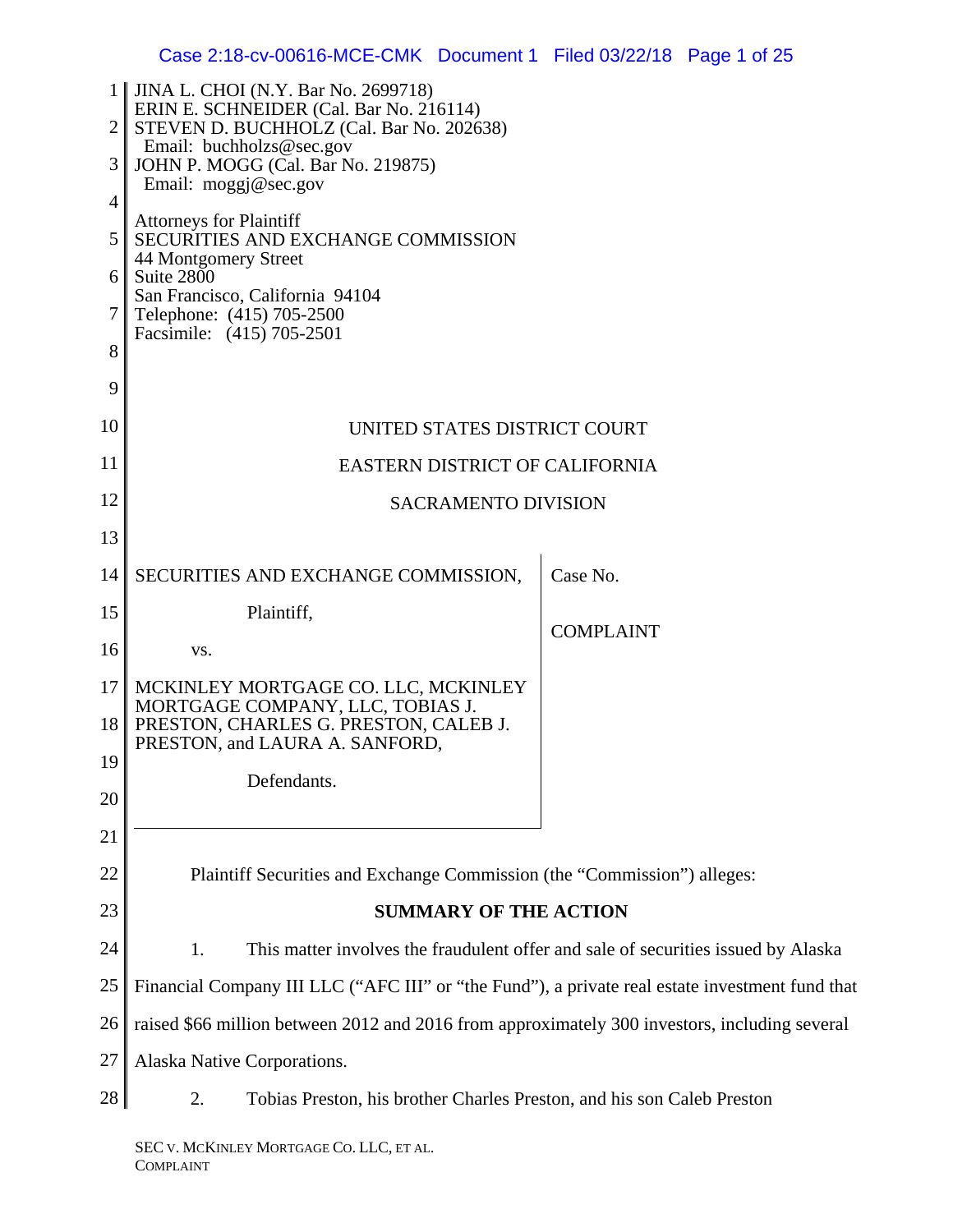## Case 2:18-cv-00616-MCE-CMK Document 1 Filed 03/22/18 Page 2 of 25

1 2 3 4 5 6 (collectively, "the Prestons"), along with their affiliated investment advisory entity McKinley Mortgage Co. LLC ("MMC-FL"), raised millions of dollars from retail investors by representing that the promissory notes issued by AFC III provided secure, predictable annual returns of between 6% and 8.25% with "preservation of principal" because AFC III's investments were to be primarily secured by deeds of trust on real property. Some of the investors who invested in AFC III were unaccredited and unsophisticated.

7 8 9 10 11 12 13 14 15 3. In reality, AFC III for years had been losing money. By 2012, it was insolvent and by 2014, it was unable to generate enough revenue to meet its ongoing interest obligations to investors. The Prestons, however, continued to raise money and concealed AFC III's growing losses by providing investors with false documents stating that AFC III's assets were earning between 12% and 14%, when many of AFC III's assets were earning little or no returns. Laura Sanford, AFC III's Accounting Manager, helped calculate these misleading earnings figures that the Prestons included in materials for investors. The Prestons also falsely told prospective investors that AFC III's financial statements were audited when they knew the Fund had not been audited since 2010.

16 17 18 19 20 21 22 23 24 4. Tobias Preston also improperly used over \$17 million of AFC III's investor money for his personal benefit, including to purchase a home in Mexico, to make unsecured loans to entities he controlled, and to fund personal business ventures unrelated to AFC III. He also improperly used approximately \$14 million of AFC III's money to pay for MMC-FL's operational costs, such as rent and payroll, because MMC-FL did not have sufficient income to cover its expenses. Charles Preston improperly used approximately \$175,000 of AFC III money for a down payment on his personal residence and to pay off debt and personal credit card bills. None of these uses of AFC III investor money were consistent with the offering materials they provided to investors.

25 26 27 28 5. Charles Preston also misused for personal purposes approximately \$700,000 from Alaska Financial Company2 LLC ("AFC2"), a smaller fund created by Tobias Preston and Charles Preston before AFC III, through his control of an Alaska-based affiliate of MMC-FL known as McKinley Mortgage Company, LLC ("MMC-AK"). Charles Preston and Tobias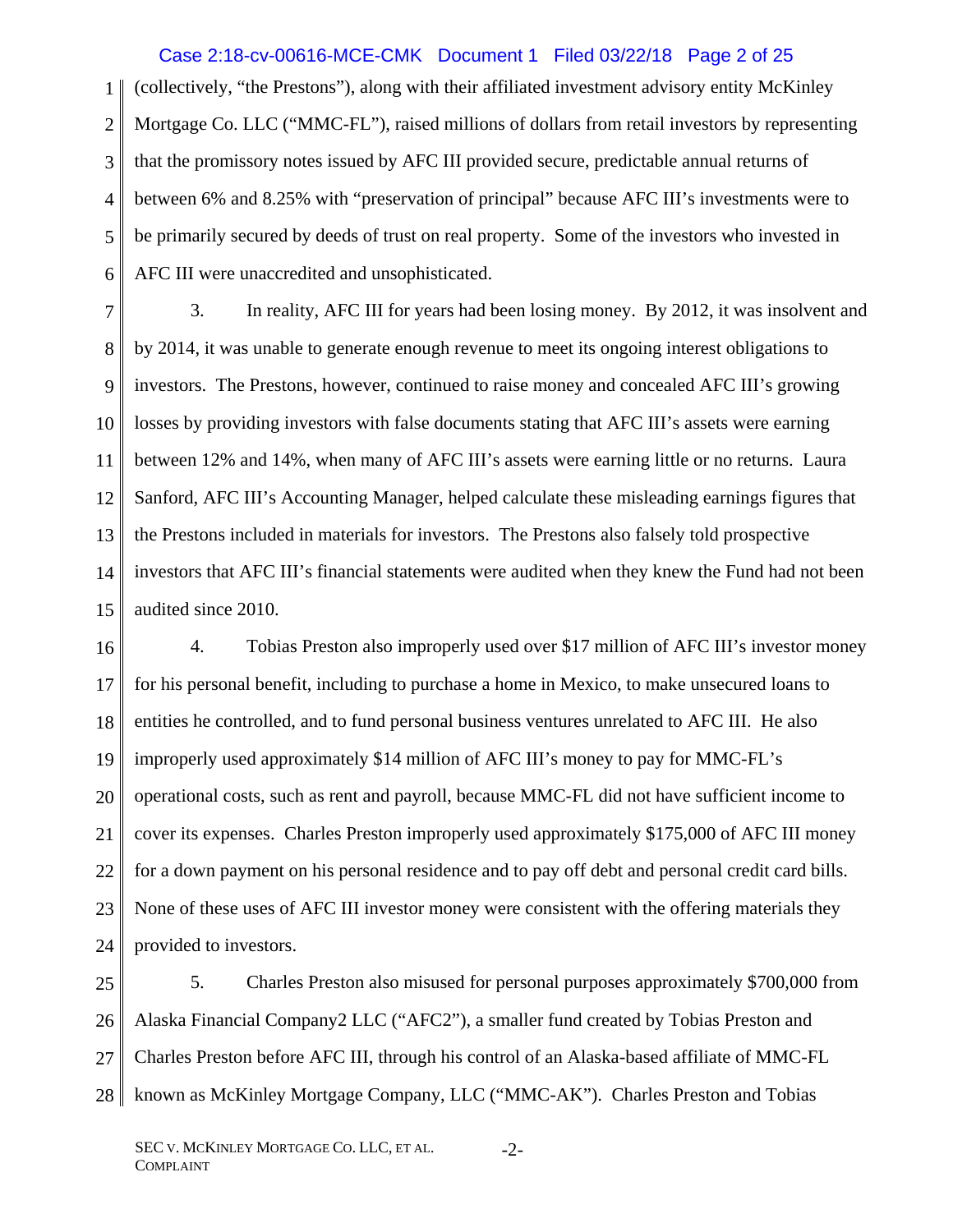#### 1 2 3 4 5 6 7 8 9 10 11 12 13 14 15 16 17 18 19 20 21 22 23 24 25 26 27 28 Preston also caused MMC-AK to improperly use approximately \$341,000 of AFC III investor money to pay for MMC-AK's business expenses. None of these uses of funds were disclosed in AFC III's or AFC2's offering materials that the Prestons provided to prospective investors. 6. Caleb Preston received approximately \$345,000 in unlawful commissions for soliciting investments for AFC III, even though he has never been registered as a broker with the Commission or associated with a registered broker-dealer. 7. Based on this conduct, the Prestons and MMC-FL violated the antifraud and registration provisions, and MMC-AK and Sanford violated the antifraud provisions, of the federal securities laws. The Commission seeks orders enjoining Tobias Preston, Charles Preston, Caleb Preston, MMC-FL, MMC-AK, and Laura Sanford from future violations of the federal securities laws; seeking disgorgement plus prejudgment interest against the Prestons, MMC-FL, and MMC-AK; and imposing civil penalties against the Prestons. **JURISDICTION AND VENUE**  8. The Commission brings this action pursuant to Sections 20(b) and 20(d) of the Securities Act of 1933 ("Securities Act") [15 U.S.C. §§ 77t(b) and 77t(d)], Sections 21(d) and 21(e) of the Securities Exchange Act of 1934 ("Exchange Act") [15 U.S.C. §§ 78u(d) and 78u(e)], and Sections 209(c), 209(d), and 209(e) of the Investment Advisers Act of 1940 ("Advisers Act") [15 U.S.C. §§ 80b-9(c), 80b-9(d), and 80b-9(e)]. 9. This Court has jurisdiction over this action pursuant to Section 22(a) of the Securities Act [15 U.S.C. § 77v(a)], Sections 21(d), 21(e), and 27 of the Exchange Act [15 U.S.C. §§ 78u(d), 78u(e), and 78aa], and Sections 209(d), 209(e), and 214 of the Advisers Act [15 U.S.C. §§ 80b-9(d), 80b-9(e), and 80b-14]. Defendants, directly or indirectly, made use of the means and instrumentalities of interstate commerce or of the mails in connection with the acts, transactions, practices, and courses of business alleged in this Complaint. 10. Venue is proper in this District pursuant to Section 22(a) of the Securities Act [15 U.S.C. § 77v(a)] and Section 27(a) of the Exchange Act [15 U.S.C. § 78aa(a)]. Since at least 2012, MMC-FL, of which Defendants Tobias Preston, Charles Preston, and Caleb Preston were owners and managers, maintained its principal place of business in this District; Defendants Case 2:18-cv-00616-MCE-CMK Document 1 Filed 03/22/18 Page 3 of 25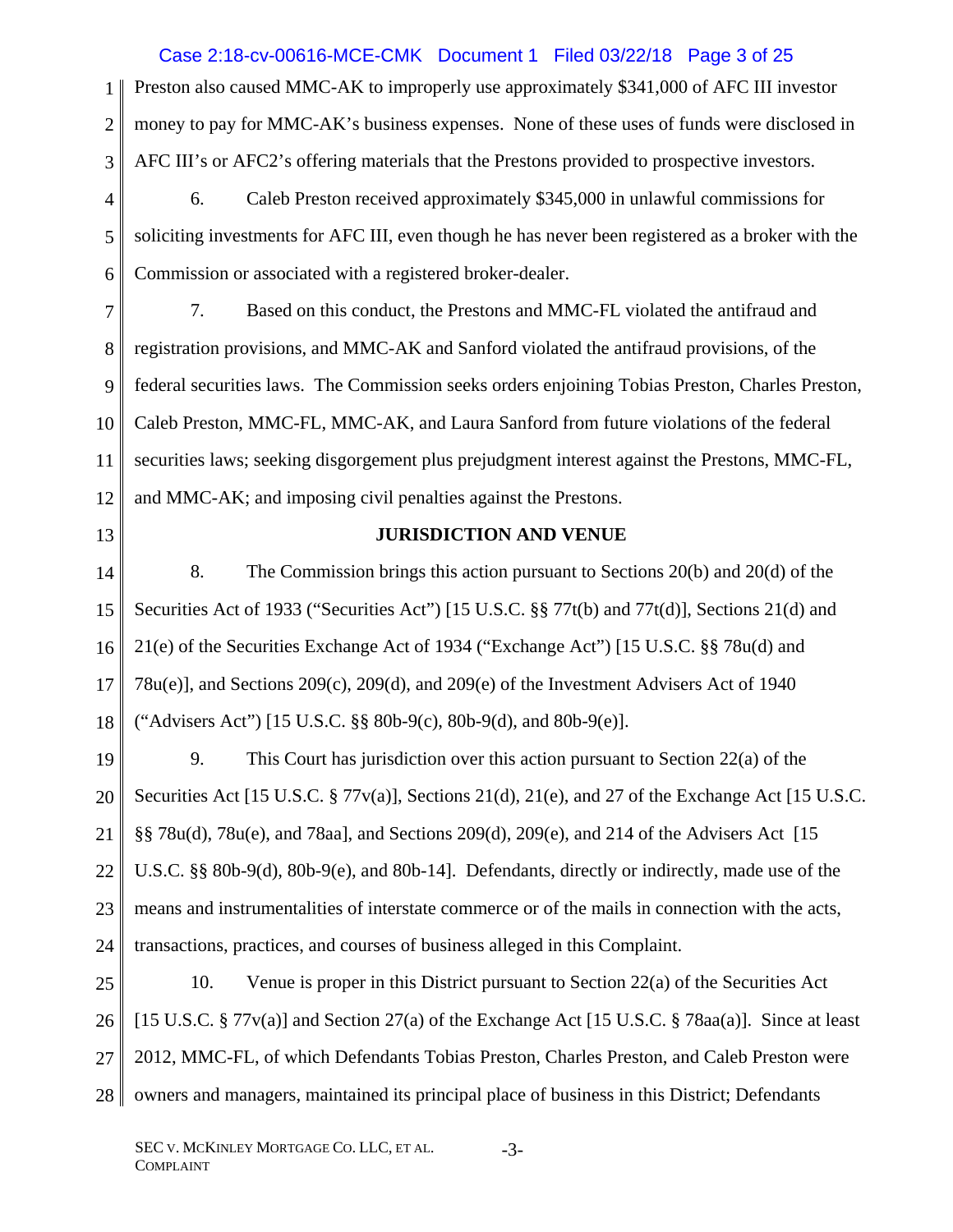1 2 3 4 5 6 7 8 9 10 11 12 13 14 15 16 17 18 19 20 21 22 23 24 Tobias Preston, Caleb Preston, and Laura Sanford reside or resided in Shasta County; and acts, practices, and courses of business alleged in this Complaint occurred within this District. Intradistrict assignment to the Sacramento Division is proper pursuant to Rule 120(d) of the Court's Local Rules because a substantial part of the events or omissions which give rise to these claims occurred in Shasta County. **DEFENDANTS**  11. **Tobias Preston**, age 55, is a resident of Redding, California. Tobias Preston is the founding member, majority owner, and President of MMC-FL and MMC-AK. Tobias Preston is also President of AFC III and, through his majority ownership of MMC-FL, indirect majority owner of AFC III and 48.5% indirect owner of AFC2. Tobias Preston has never held securities licenses or been registered with the Commission. 12. **Charles Preston**, age 34, is a resident of Chugiak, Alaska and is Tobias Preston's brother. He is Vice President and a co-owner of MMC-FL and AFC2 and oversees AFC III's Investor Relations department. Charles Preston was associated with MMC-FL at all relevant times and performed certain managerial tasks for MMC-FL. He also managed the operations of MMC-AK and AFC2. 13. **Caleb Preston**, age 28, is a resident of Girdwood, Alaska and is Tobias Preston's son. He has managed MMC-FL's marketing and business development operations since 2012 and was associated with MMC-FL at all relevant times. In 2014, Caleb Preston became MMC-FL's Director of Marketing. Caleb Preston received commissions from MMC-FL for soliciting investors for AFC III. He has never held securities licenses or been registered with the Commission. 14. **Laura Sanford**, age 55, is a resident of Shasta County, California. Sanford was AFC III's Accounting Manager from 2012 to June 2016. Case 2:18-cv-00616-MCE-CMK Document 1 Filed 03/22/18 Page 4 of 25

25 26 27 28 15. **McKinley Mortgage Co. LLC** ("MMC-FL") is a limited liability company organized in Florida in 2005 with its principal place of business in Redding, California. MMC-FL is the manager of AFC III and is owned by Tobias Preston (direct 74.2% ownership), Charles Preston (indirect 17.2% ownership), and Caleb Preston (indirect 8.6% ownership). MMC-FL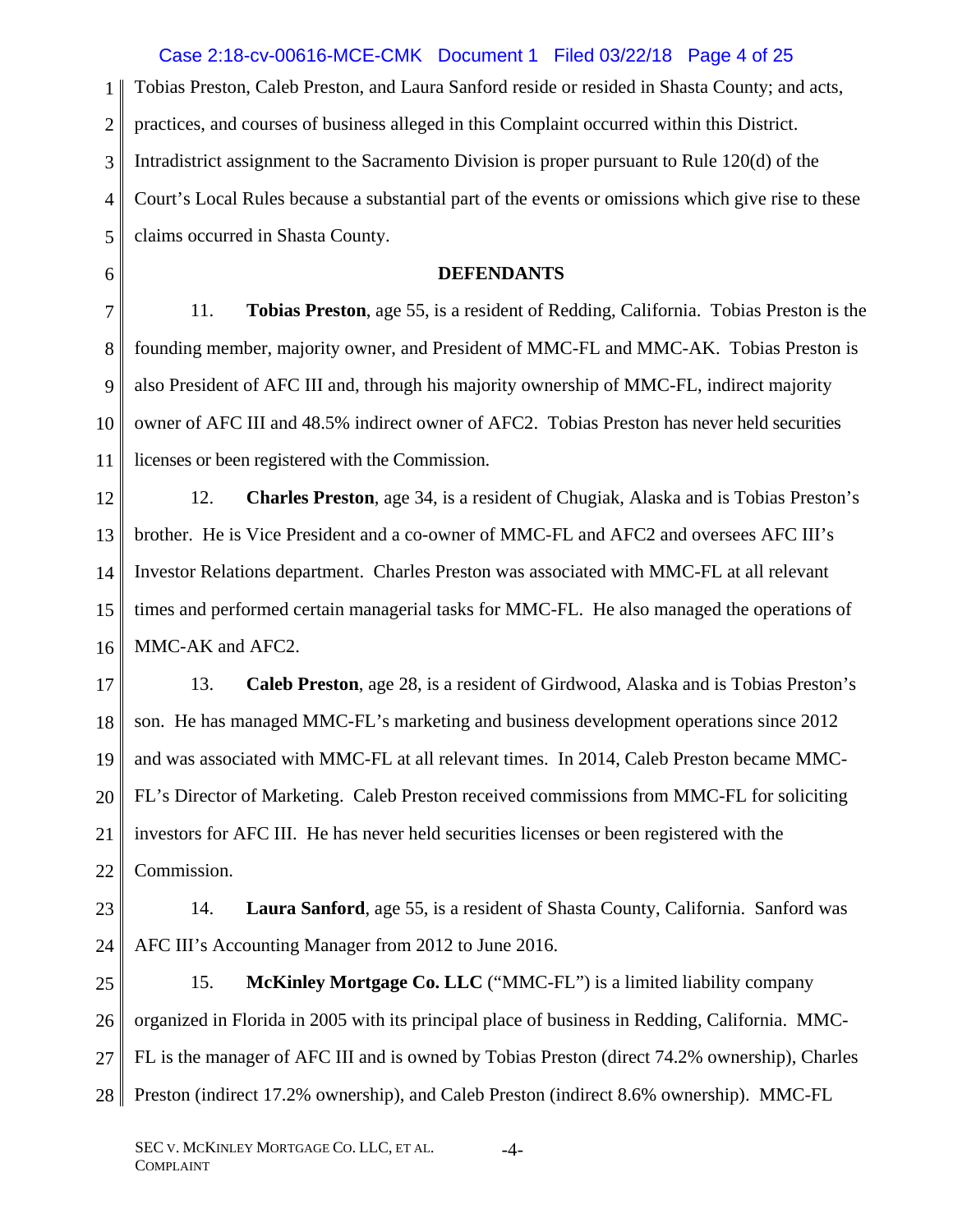# Case 2:18-cv-00616-MCE-CMK Document 1 Filed 03/22/18 Page 5 of 25

1 2 3 does business in its own name and through numerous alter egos that perform administrative operations to support MMC-FL's business, which includes providing investment advice to AFC III for compensation. MMC-FL has never been registered with the Commission.

4

5

6

7

8

16. **McKinley Mortgage Company, LLC** ("MMC-AK") is a limited liability company organized in Alaska in 2001 with its principal place of business in Anchorage, Alaska. Tobias Preston founded MMC-AK to originate and invest in private loans secured by real estate. Tobias Preston is the sole owner of MMC-AK, and Tobias Preston and Charles Preston jointly control MMC-AK.

9

# **OTHER RELEVANT ENTITIES**

10 11 12 13 14 15 16 17 17. **Alaska Financial Company III LLC** ("AFC III" or "the Fund") is a limited liability company organized in Alaska in October 2008 with its principal place of business in Anchorage, Alaska. AFC III is a private investment fund that has issued promissory notes to investors offering fixed annual returns of between 6% and 8.25%. According to AFC III's offering materials, money raised through the sale of notes was to be invested in loans secured by deeds of trust on real property. AFC III has approximately \$82 million in outstanding promissory notes (\$66 million of which was raised since October 2012). AFC III stopped soliciting new investments and shut down its website in June 2016.

18 19 20 21 22 23 24 18. **Alaska Financial Company2 LLC** ("AFC2") is a limited liability company organized in Alaska in January 2008. AFC2's principal place of business is Anchorage, Alaska and it is primarily managed and controlled by Charles Preston. Tobias Preston and Caleb Preston also have ownership interests in AFC2. AFC2's offering materials represented that it invests in loans secured by first deeds of trust, and it has issued notes offering fixed returns of 7% and LLC units that paid a hybrid return partially based on AFC2's profits. In total, AFC2 raised approximately \$3 million (\$1.6 million since 2012).

25

# **FACTUAL ALLEGATIONS**

- 26 **I. Background**
- 27 **A. Organization and Management of the AFC III Investment Fund**

28 19. Tobias Preston and Charles Preston formed MMC-FL in 2005 as an affiliate of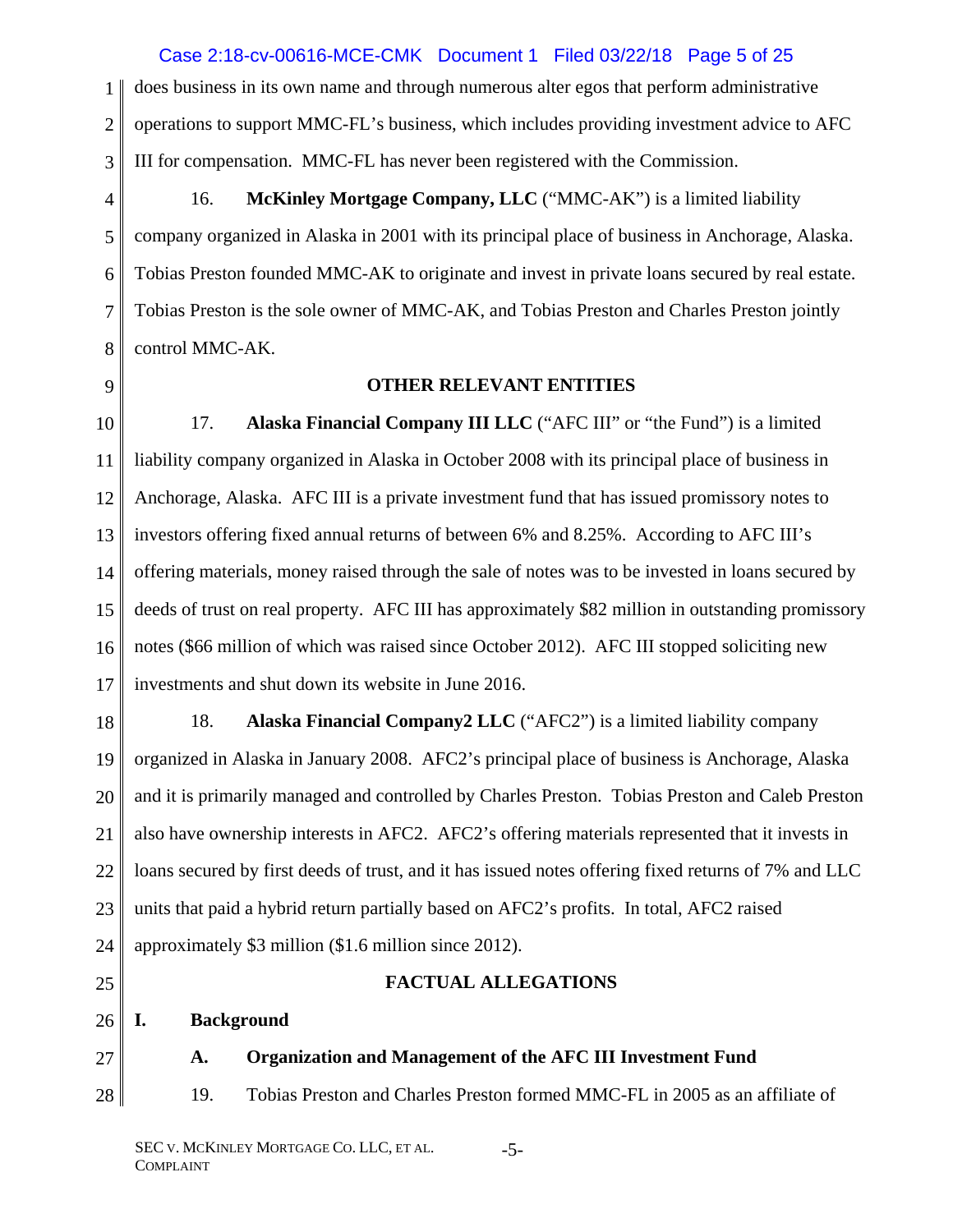Case 2:18-cv-00616-MCE-CMK Document 1 Filed 03/22/18 Page 6 of 25

1 2 MMC-AK, through which Tobias Preston had been originating and acquiring loans secured by real estate since 1989.

3 4 5 6 7 8 9 10 11 12 13 20. Tobias Preston and Charles Preston formed AFC III in October 2008 as a real estate investment pool that would acquire deeds of trust secured by real estate using the funds generated from the sale of promissory notes to investors. According to AFC III's offering materials, MMC-FL is the sole owner and manager of AFC III and has responsibility for all dayto-day operations and business affairs of AFC III, including advising the Fund on the selection of investments in its portfolio, which included first deeds of trust, real estate, commodities, and unsecured business loans. In exchange for its services, MMC-FL was entitled to receive a 2.5% annual fee from AFC III, consisting of a 1.25% management fee and a 1.25% overhead allowance, paid quarterly. According to the offering materials, these amounts would not be paid until the interest payments due to investors on AFC III's outstanding promissory notes were paid in full.

14

15 16 17 18 19 21. MMC-FL and its affiliated entities were primarily engaged in the business of seeking out, negotiating, and acquiring first deeds of trust secured by real estate for the investment portfolios of AFC III and AFC2. MMC-FL's affiliates were wholly dependent on MMC-FL to maintain their business operations, including for expenses such as payroll and rent. MMC-FL, its affiliates, and the AFC investment funds they operated are referred to collectively in this Complaint as the "MMC/AFC Businesses."

20 21 22 23 24 25 26 27 28 22. Tobias Preston, as President and 74.2% owner of MMC-FL, controlled and had ultimate authority, directly or indirectly, over all aspects of the MMC/AFC Businesses. Charles Preston, as Vice President and a 17.2% indirect owner of MMC-FL, participated in certain aspects of the management of MMC-FL and AFC III, as described in more detail below. Caleb Preston is an 8.6% indirect owner of MMC-FL, and although he did not initially have a managerial position with MMC-FL, by 2012 Caleb Preston played a significant role in marketing AFC III investments and by 2014 became the Director of Marketing. Caleb Preston also participated in certain aspects of the management of MMC-FL and AFC III, as described in more detail below.

-6-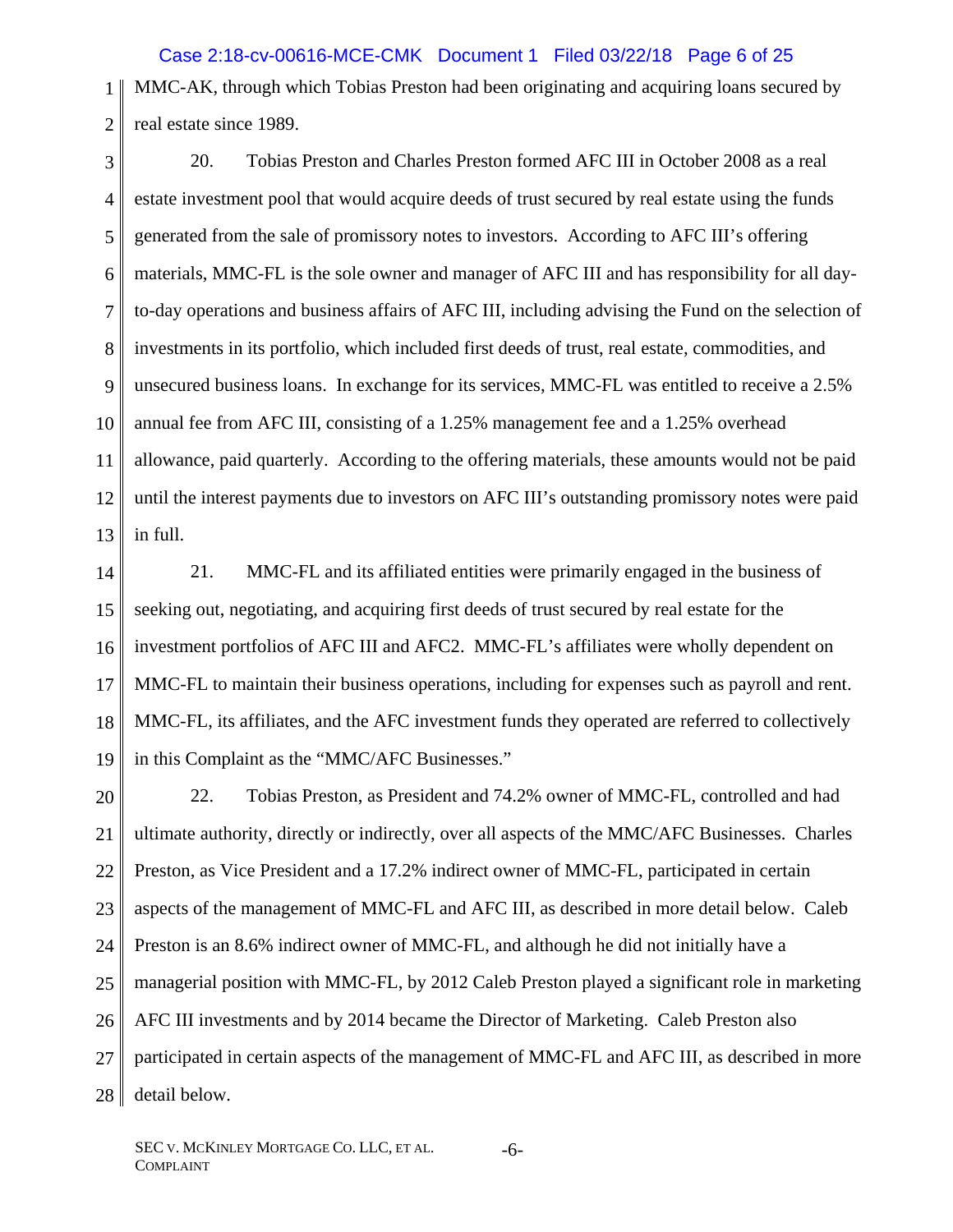1 2 3 23. In addition to the amounts the Prestons improperly received from the MMC/AFC Businesses, as described below, each received base salary payments from one of the affiliated entities.

4

### **B. AFC III's Investment Offerings**

5 6 7 8 9 10 11 12 24. Since November 2008, AFC III has offered four series of investments in its promissory notes. The terms for each of the investment series are essentially identical, with the only differences being the interest rate paid to investors (ranging from 6% to 8.25%), the period to maturity (ranging from 6 months to 3 years), and the commission rate paid to broker-dealers who sell the securities (ranging from none to 6%). Since November 2008, AFC III provided investors with offering memoranda, which AFC III modified in July 2009, February 2011, and January 2013 (the memoranda and addenda are collectively referred to herein as "offering materials").

13 14 15 16 17 18 19 20 21 25. Tobias Preston, Charles Preston, and Caleb Preston reviewed and approved the offering materials that have been distributed to investors since 2012. The MMC-FL Marketing Department, under Caleb Preston's direction, and the MMC-FL Investor Relations Department, under Charles Preston's direction, distributed the offering materials to prospective and existing investors through mail, email, and in-person meetings. Tobias Preston or Charles Preston signed documents related to the offering, such as subscription agreements, the promissory notes themselves, and investment confirmation letters. Sanford, in her role as Accounting Manager, reviewed relevant portions of the offering materials on numerous occasions since 2012 and was generally familiar with the representations made to investors in the offering materials.

22 23 24 25 26 27 28 26. According to the offering materials, AFC III uses money raised from investors to "provide a pool of funds from which [AFC III] will make or purchase mortgage loans and other receivables secured by real estate." Furthermore, the Prestons claimed in the offering materials that holders of the promissory notes would receive "a security interest in certain of [AFC III's] assets, primarily the pool of mortgage loans funded by the proceeds" from the promissory notes, and that "[a]ll loans will be secured by a first position deed of trust on commercial, investment or residential real property, including undeveloped or partially developed property on a limited

-7-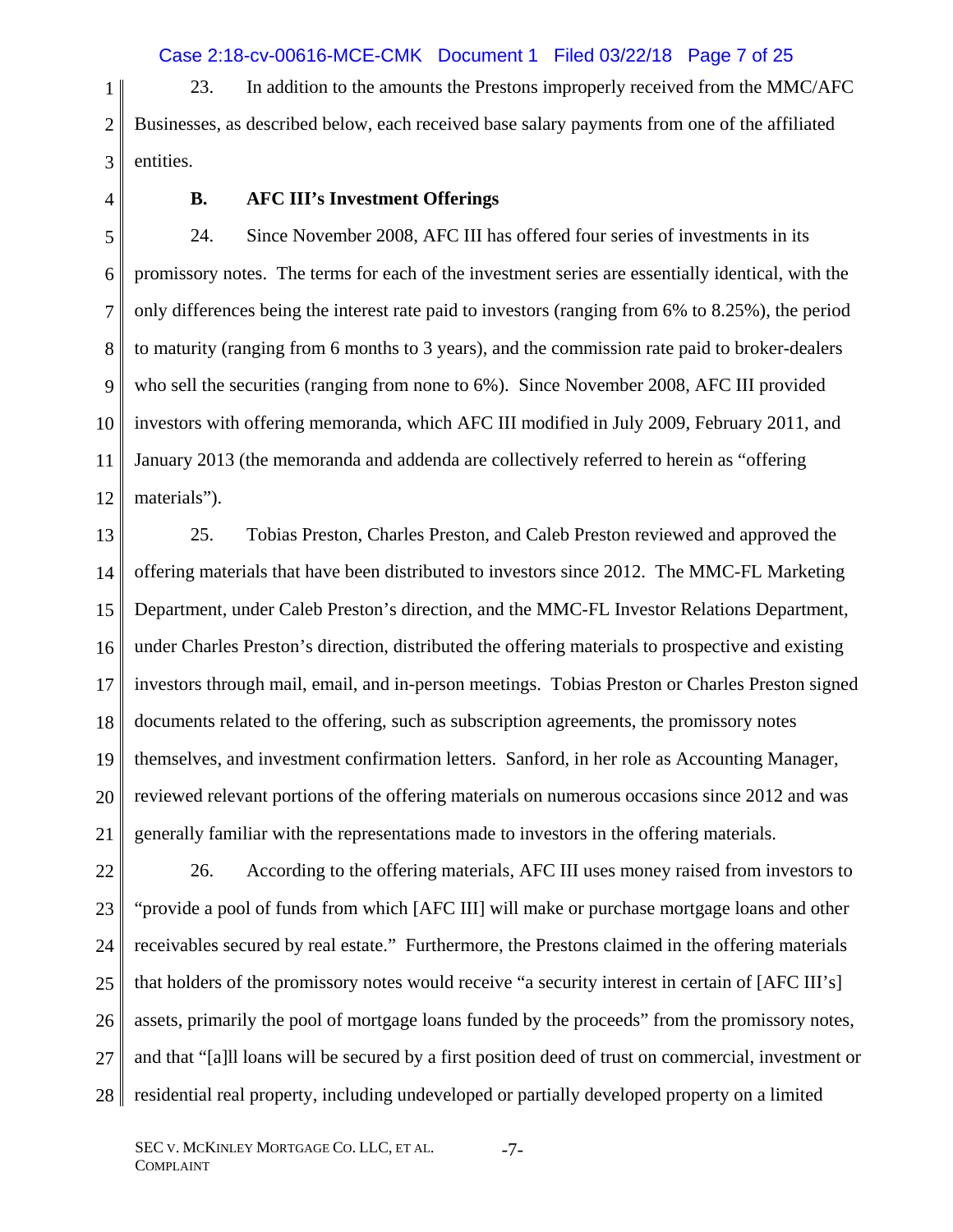$1 \parallel$  basis."

| $\overline{2}$ | According to the AFC III offering materials, the Fund could make loans to MMC-<br>27.               |
|----------------|-----------------------------------------------------------------------------------------------------|
| 3              | FL and its affiliates only if the loans were secured by real estate. The 2011 addendum allowed      |
| $\overline{4}$ | for unsecured "alternative" investments, up to a maximum of 7.5% of AFC III's portfolio. The        |
| 5              | 2013 addendum permitted AFC III to invest in first trust deeds that were secured by real estate in  |
| 6              | Mexico, up to a maximum of 25% of AFC III's portfolio.                                              |
| 7              | 28.<br>Moreover, according to the offering materials, AFC III could loan MMC-FL                     |
| 8              | money to pay commissions to broker-dealers for their sales of AFC III securities, at the rate       |
| 9              | applicable to each investment series, which was called a "formation loan," to be paid back by       |
| 10             | MMC-FL to AFC III over time.                                                                        |
| 11             | MMC-FL and Tobias Preston Misused \$31 Million of AFC III Investor Money<br>П.                      |
| 12             | MMC-FL, Through Tobias Preston, Improperly Transferred \$18.2 million from<br>A.                    |
| 13             | <b>AFC III to Itself</b>                                                                            |
| 14             | 29.<br>Starting in 2012 and continuing through 2016, Tobias Preston improperly                      |
| 15             | transferred increasing amounts of AFC III investor money to MMC-FL in excess of the allowed         |
| 16             | annual management fees and overhead expenses. Tobias Preston transferred this money to              |
| 17             | MMC-FL to support the operations of the MMC/AFC Businesses, which did not generate                  |
| 18             | sufficient income of their own, and to benefit Tobias Preston personally. These improper            |
| 19             | transfers became larger as MMC-FL's financial condition worsened and Tobias Preston increased       |
| 20             | AFC III's investments in unsecured loans to his entities and direct investments in real estate that |
| 21             | produced no immediate returns to the Fund, as described in more detail below.                       |
| 22             | 30.<br>MMC-FL took approximately \$700,000 more in 2012 than the annual 2.5% in                     |
| 23             | management fees and overhead allowance authorized by the offering materials and \$1.5 million       |
| 24             | more in 2013. By 2014, AFC III could not fully satisfy its interest obligations to its investors    |
| 25             | from current earnings on its assets. Tobias Preston continued to direct MMC-FL, however, to         |
| 26             | take money from AFC III between 2014 and 2016 in excess of the amounts of fees and overhead         |
| 27             | allowance authorized by the offering materials. Tobias Preston made unauthorized transfers to       |
| 28             | MMC-FL of \$4.2 million in 2014, \$6 million in 2015, and \$5.8 million in 2016. In total, MMC-     |
|                |                                                                                                     |

-8-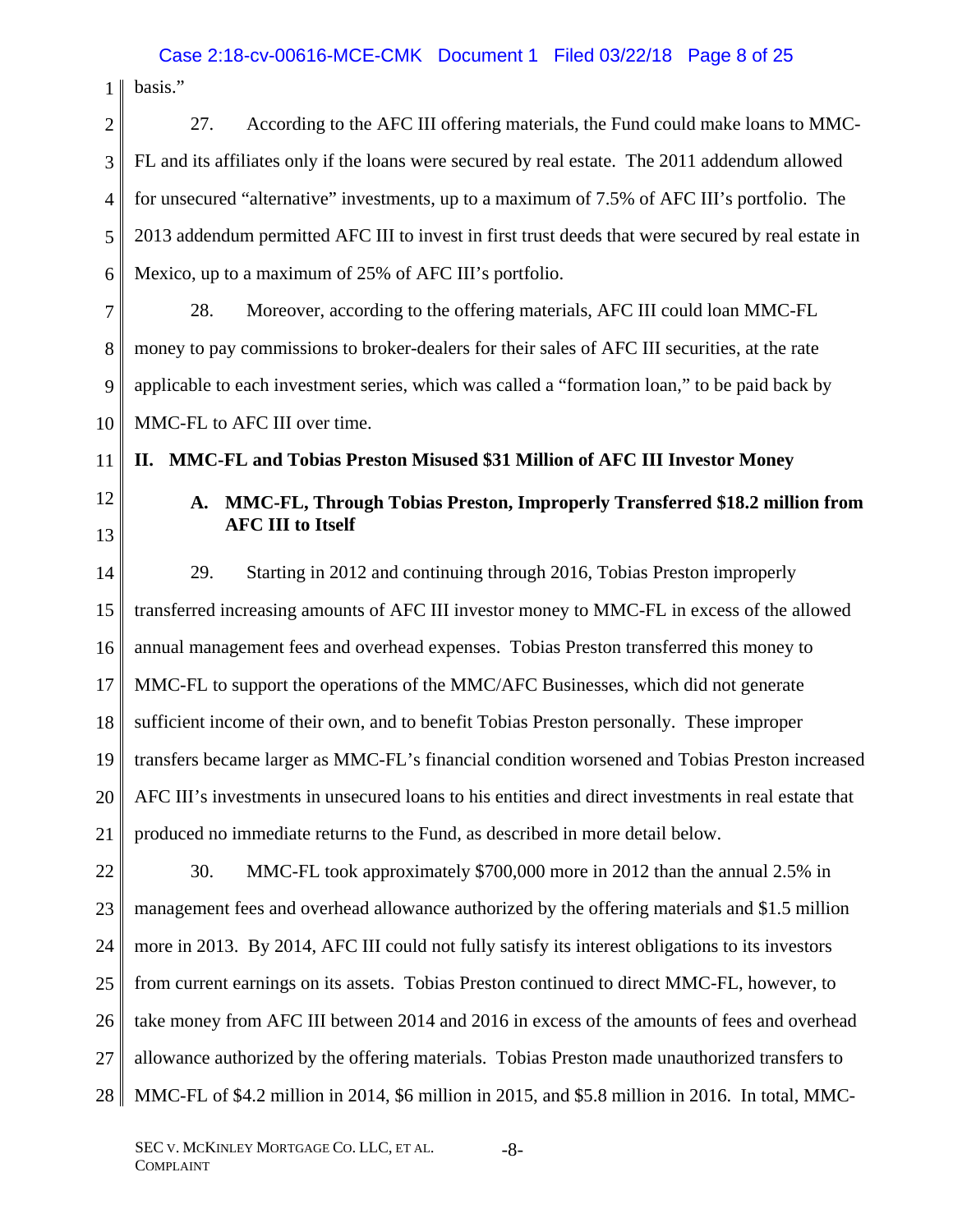1 2 FL improperly took \$18.2 million from AFC III between October 2012 and December 2016, which was contrary to the disclosures to AFC III's investors. Case 2:18-cv-00616-MCE-CMK Document 1 Filed 03/22/18 Page 9 of 25

- 3 4 5 6 7 31. Tobias Preston used \$4.3 million of the total \$18.2 million he improperly transferred through MMC-FL for a variety of personal purposes, including approximately \$1.7 million to purchase a home at a luxury resort in Mexico; approximately \$650,000 to withdraw cash and to pay for personal services and luxury items; and \$2 million to fund other businesses that he owned and controlled.
- 8 9 10 11 32. Tobias Preston knew, or was reckless in not knowing, that these uses of AFC III money were contrary to the representations made in AFC III's offering materials. Additionally, Tobias Preston knew, or was reckless in not knowing, that the conflicts of interest inherent in these transactions were not adequately disclosed to, or consented to by, the AFC III investors.

12 13 14 15 16 17 18 33. MMC-FL used the remaining \$13.9 million of the \$18.2 million that Tobias Preston improperly transferred to maintain the operations of the MMC/AFC Businesses, which suffered from recurring cash shortfalls. MMC-FL had essentially no income aside from the management fees and overhead allowance it received from AFC III, which was insufficient to sustain the operations of the MMC/AFC Businesses, and MMC-FL had essentially no assets aside from unsecured and uncollectable receivables from Tobias Preston and MMC-FL's affiliated companies.

19 20 21 22 23 24 34. To conceal the growing amount of AFC III funds taken through MMC-FL, Tobias Preston directed Sanford to record many of the transfers as "receivables" so that AFC III's books would show them as "assets." For example, Tobias Preston directed Sanford to classify approximately \$5 million as "Notes Receivable from Affiliate" and "formation loans," even though these affiliate notes were not secured by real estate and the vast majority of "formation loan" transfers were not associated with commissions paid to broker-dealers.

25 26 27 28 35. Sanford made these entries in AFC III's financial books and records without confirming whether these loans were actual receivables from MMC-FL or permitted by AFC III's offering materials. Tobias Preston also directed Sanford to classify millions of dollars of transfers from AFC III to MMC-FL as "suspense" items, which had no stated purpose or documentation.

-9-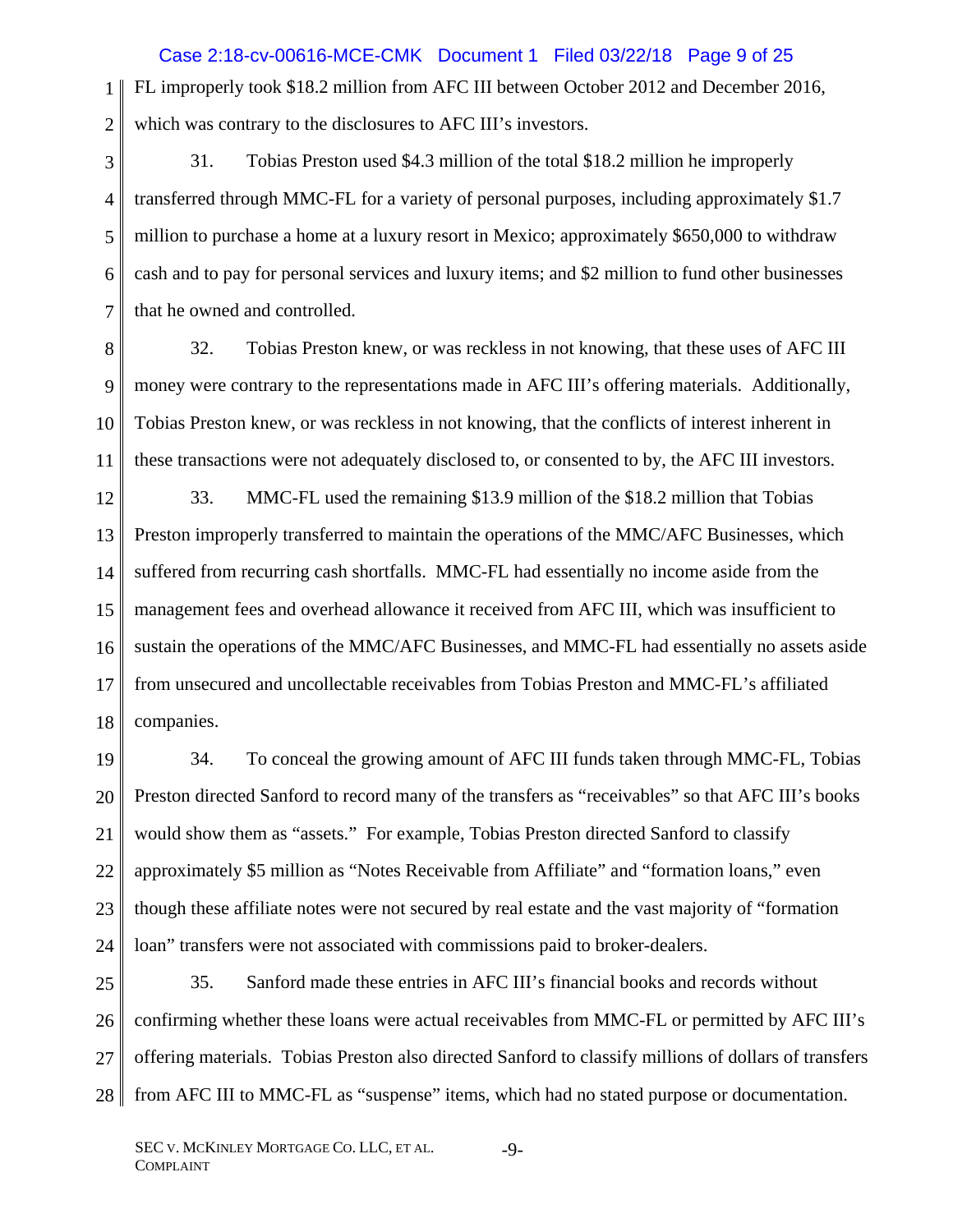# Case 2:18-cv-00616-MCE-CMK Document 1 Filed 03/22/18 Page 10 of 25

1 2 3 4 5 6 36. Tobias Preston knew, or was reckless in not knowing, that these \$13.9 million in transfers from AFC III to MMC-FL were inconsistent with the representations made in AFC III's offering materials. He also knew, or was reckless in not knowing, that MMC-FL and its affiliates did not have sufficient assets or income to pay back these amounts. Additionally, Tobias Preston knew, or was reckless in not knowing, that the conflicts of interest inherent in these transactions were not adequately disclosed to, or consented to by, the AFC III investors.

7 8 9 10 11 12 13 14 15 16 37. Charles Preston, as Vice President of MMC-FL, had access to and regularly reviewed AFC III's and MMC-FL's financial books and records since at least 2012 and was aware of the Fund's deteriorating financial condition. Charles Preston also discussed AFC III's financial condition and financial transactions with Tobias Preston on numerous occasions between 2012 and 2016. Charles Preston knew, or was reckless in not knowing, that the \$18.2 million in transfers from AFC III to MMC-FL were contrary to the representations made in AFC III's offering materials, and that MMC-FL and its affiliates did not have sufficient assets or income to pay back these amounts. Additionally, Charles Preston knew, or was reckless in not knowing, that the conflicts of interest inherent in these transactions were not adequately disclosed to, or consented to by, the AFC III investors.

17 18 19 20 21 22 23 24 25 26 38. Caleb Preston, as an officer of MMC-FL since at least 2014, had access to AFC III's and MMC-FL's financial books and records and was aware of the Fund's worsening financial condition during that time. Caleb Preston also discussed AFC III's financial condition and financial transactions with Tobias Preston and urged that they address the "financial bleeding." Caleb Preston knew, or was reckless in not knowing, that the millions of dollars in transfers from AFC III to MMC-FL since 2014 were contrary to the representations made in AFC III's offering materials and that MMC-FL and its affiliates did not have sufficient assets or income to pay back these amounts. Additionally, Caleb Preston knew, or was reckless in not knowing, that the conflicts of interest inherent in these transactions were not adequately disclosed to, or consented to by, the AFC III investors.

27 28 39. Sanford knew, or should have known, that the loans from AFC III to MMC-FL and its affiliates were not permitted by AFC III's offering materials provided to investors.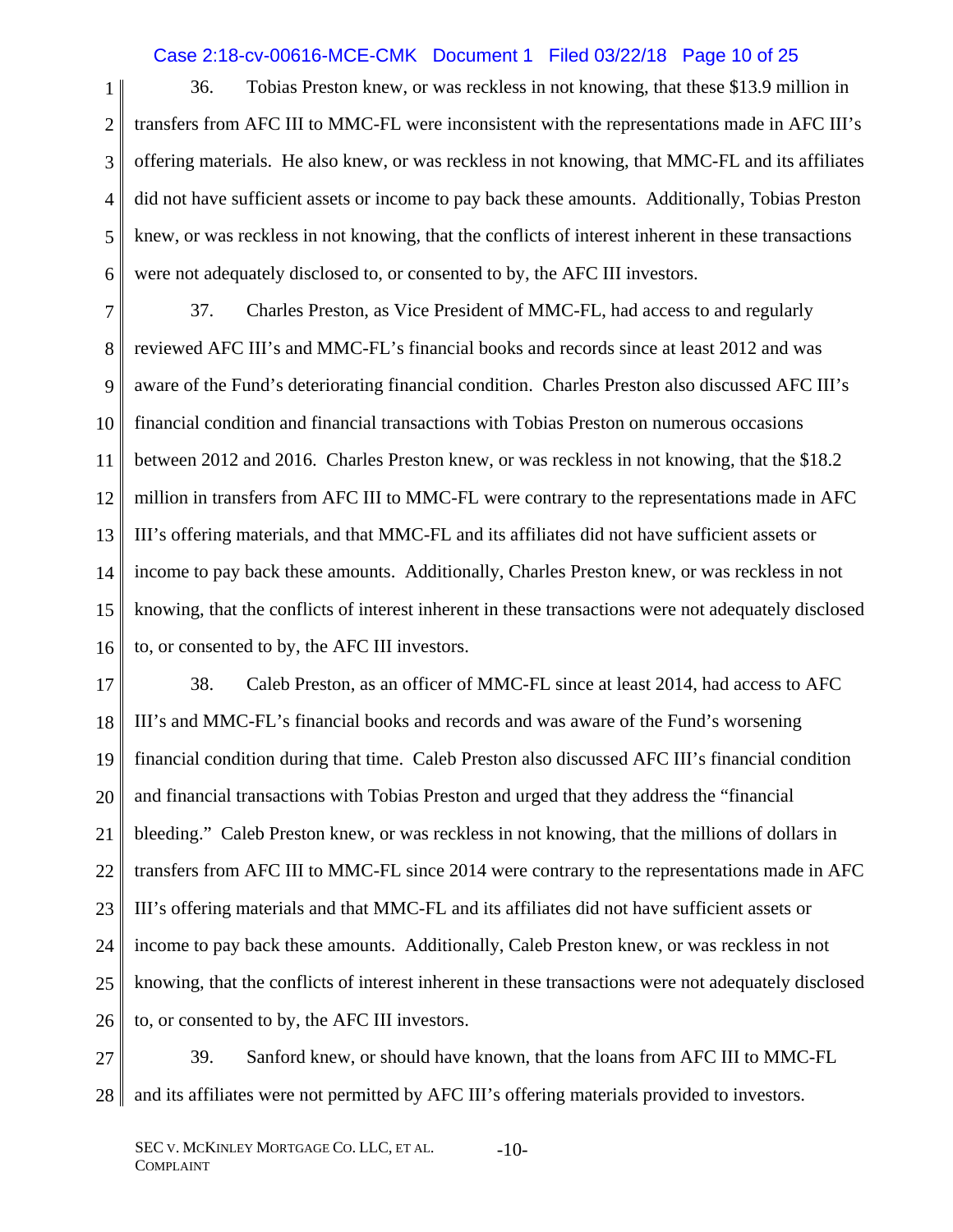2

1

# **B. Tobias Preston Took An Additional \$12.7 Million from AFC III for Other Improper Investments**

- 3 4 5 6 7 8 9 40. In addition to the \$18.2 million that Tobias Preston caused MMC-FL to take from AFC III, between 2014 and 2016 he also transferred \$12.7 million directly from AFC III for other improper uses, including \$12.1 million to make unsecured loans to entities that Tobias Preston personally controls. As described below, at all times since 2012, AFC III's "alternative investments," such as unsecured loans to affiliates, exceeded the 7.5% threshold set forth in the 2011 addendum to AFC III's offering memorandum. Therefore, these uses of AFC III money were improper.
- 10 11 12 13 14 41. Tobias Preston's entities that received AFC III investor money had no independent sources of income, and, therefore, could not repay the money to AFC III. Through these entities, Tobias Preston purchased real estate in Mexico and the United States for the benefit of his personal business ventures, including undeveloped land in Mexico that he knew would require years and millions of dollars in additional funds to develop.
- 15 16 17 42. Tobias Preston did not provide AFC III with secured interests in any of the projects or in the real estate for which this money was used. Nor did Tobias Preston disclose these transactions and the conflicts of interest related to them to AFC III investors.
- 18 19 20 21 43. Tobias Preston also took \$585,000 from AFC III to fund personal business ventures unrelated to AFC III, without disclosing these transactions and the conflicts of interest associated with them to AFC III investors. Tobias Preston sold certain properties related to the transactions described above and returned \$3.6 million to the Fund.
- 22 23 24 25 26 27 44. Tobias Preston knew, or was reckless in not knowing, that these transactions were contrary to the representations made in AFC III's offering materials and that the entities that received the money had no independent sources of revenue or other assets with which to repay AFC III. Additionally, he knew, or was reckless in not knowing, that the conflicts of interest inherent in these transactions were not adequately disclosed to, or consented to by, the AFC III investors.
- 28

45. In determining to use AFC III investor money for \$12.1 million in unsecured loans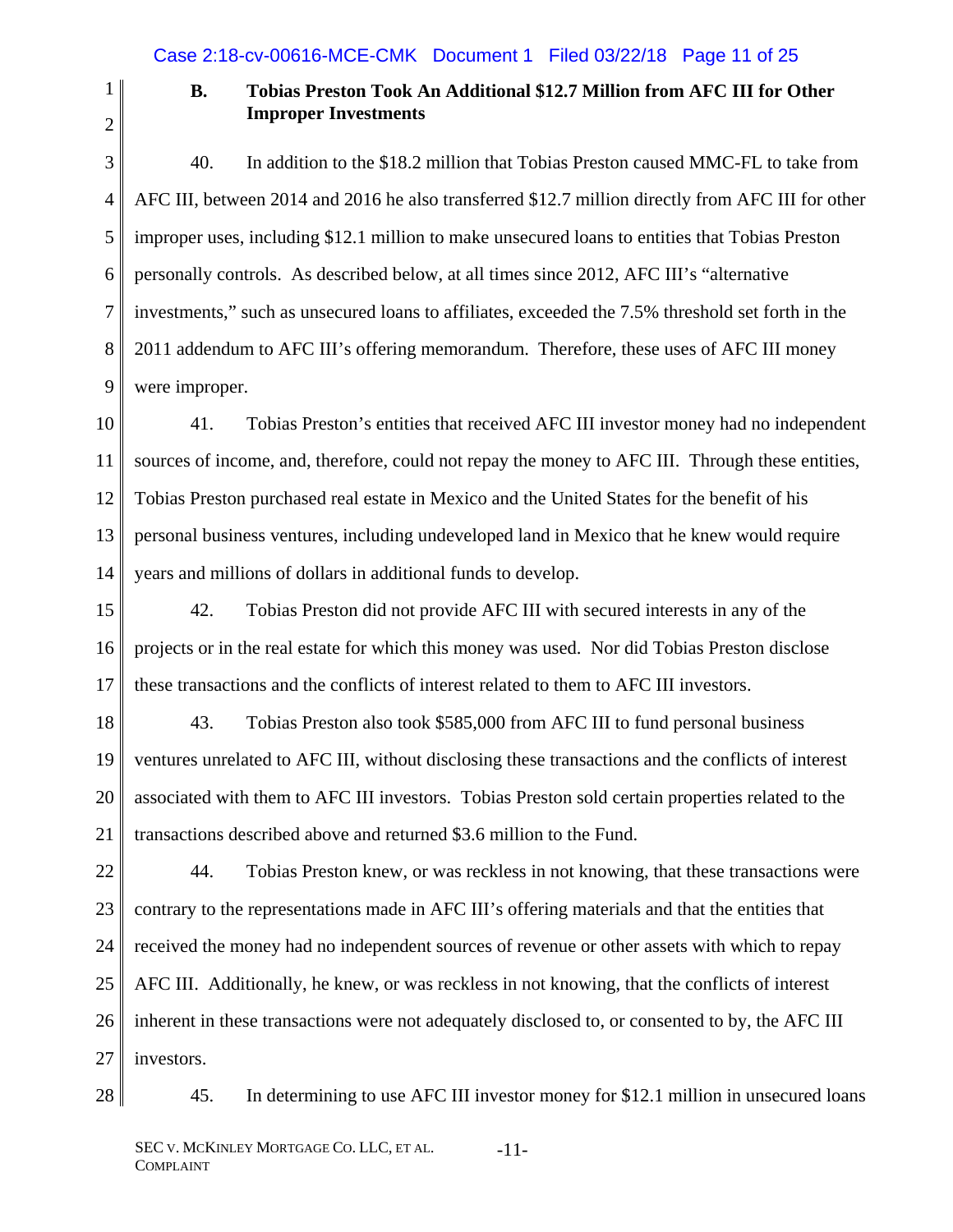Case 2:18-cv-00616-MCE-CMK Document 1 Filed 03/22/18 Page 12 of 25

1 2 to Tobias Preston's businesses, MMC-FL and Tobias Preston advised AFC III on investing in and purchasing securities.

3 4 5 6 7 46. Charles Preston and Caleb Preston knew, or were reckless in not knowing, that Tobias Preston transferred the \$12.7 million to entities he controlled to fund Tobias Preston's personal business ventures. In 2015, Charles Preston assisted Tobias Preston in creating bank accounts for Tobias Preston's entities that received the \$12.1 million in unsecured loans to buy raw land and other real estate in Mexico and the United States.

8 9 10 11 12 13 14 15 47. AFC III's financial records, to which Charles Preston and Caleb Preston had access, showed that this \$12.1 million flowed from AFC III to Tobias Preston's entities and were documented as "loans." AFC III's and MMC-FL's records concerning these transactions, however, did not show that AFC III had any secured interest in these loans, as required by the offering materials. Despite this knowledge, Charles Preston and Caleb Preston reviewed, approved, and authorized the distribution of AFC III "Portfolio Updates" to investors, which misrepresented these loans as being secured by real estate and providing significant returns to the Fund.

16

### **C. Misrepresentations to Investors and Auditors**

17 18 19 20 21 48. The Prestons raised \$66 million through AFC III between October 2012 and June 2016 from approximately 300 investors. In soliciting these investments, they failed to disclose to the investors the amounts taken from AFC III by MMC-FL and AFC III's ongoing losses and insolvency. MMC-FL and the Prestons also made material misrepresentations regarding AFC III in order to continue raising money from new investors and rolling over existing notes.

22

# *Misrepresentations and Omissions Regarding the Uses of AFC III Investor Money*

23 24 25 26 27 28 49. Since October 2012, as described above, MMC-FL improperly took a total of \$18.2 million from AFC III in excess of the 2.5% annual management fees and overhead allowance disclosed to investors in the offering materials. MMC-FL and the Prestons continued to represent to new AFC III investors at least through June 2016 that a maximum of 2.5% annually would be taken and that the fees would not be paid until after the interest amounts owed to investors were fully paid. MMC-FL and the Prestons did not disclose to investors that MMC-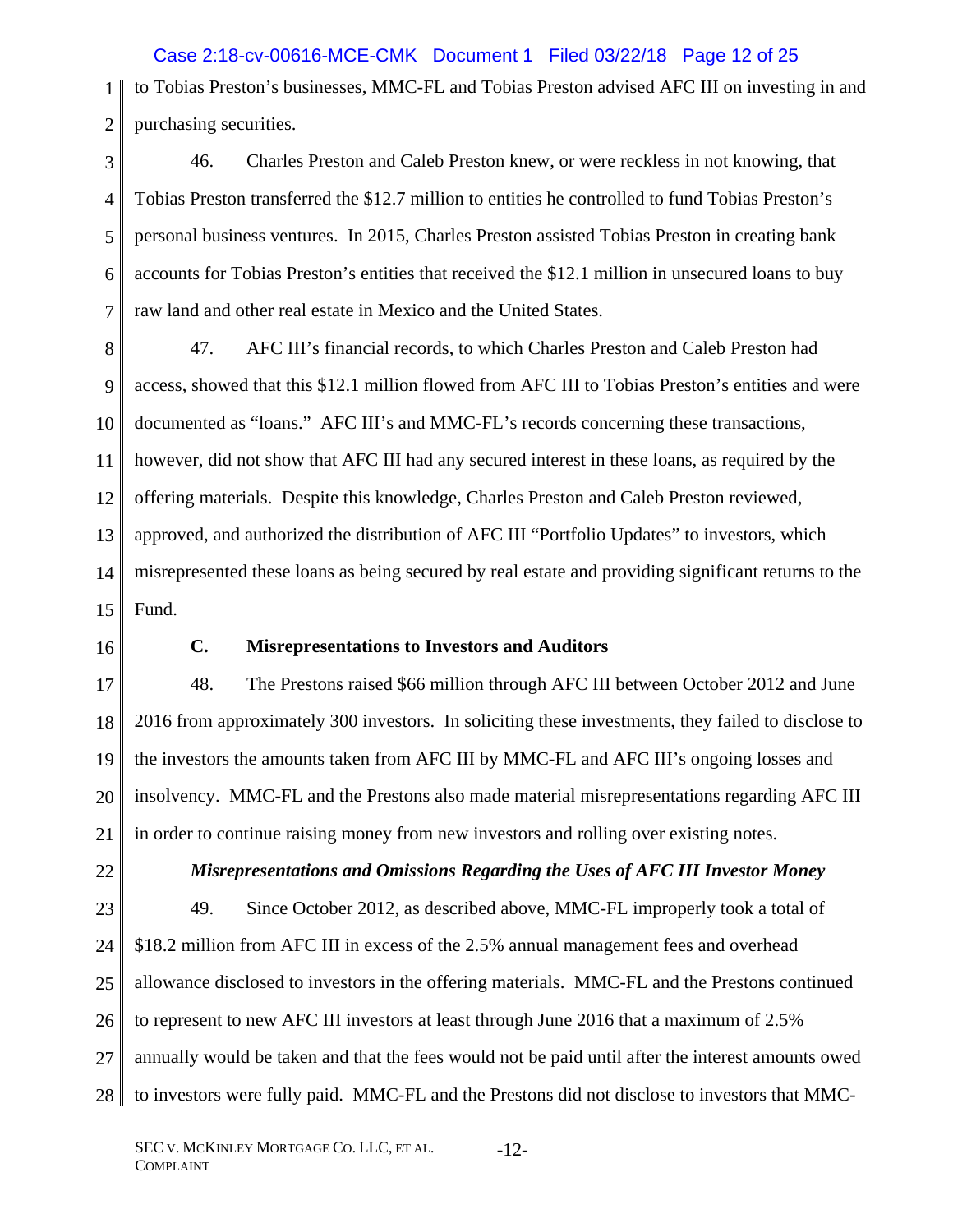# Case 2:18-cv-00616-MCE-CMK Document 1 Filed 03/22/18 Page 13 of 25

1 FL had in fact taken—and spent—far more than the 2.5%.

2 3 4 5 6 7 8 50. According to the 2011 addendum to AFC III's offering memorandum, a maximum of 7.5% of the money invested in AFC III would be used for "alternative investments" such as unsecured loans and direct investments in real estate. In reality, Tobias Preston improperly transferred amounts from AFC III to MMC-FL far in excess of the 7.5% threshold for alternative investments. In total, AFC III's "alternative" investments have exceeded the 7.5% threshold since 2012 and at times constituted as much as 28% of AFC III's assets. MMC-FL and the Prestons did not disclose these improper uses of AFC III funds to investors.

9 10 11 12 13 14 15 16 17 51. According to the 2013 addendum to AFC III's offering memorandum, a maximum of 25% of the money invested in AFC III would be used to invest in loans associated with real estate outside the United States, and that such loans would be secured by first position deeds of trust or mortgages. AFC III's international investments, however, have exceeded the 25% threshold since 2014 and by June 2016 constituted 40% of AFC III's portfolio. In addition, Tobias Preston improperly used approximately \$5.1 million of AFC III funds to make unsecured loans to entities he controlled, which made investments in undeveloped land in Mexico between 2014 and 2016. AFC III did not have a secured interest in these properties. MMC-FL and the Prestons did not disclose these improper uses of AFC III funds to investors.

18

### *Misrepresentations Regarding AFC III's Financial Performance*

19 20 21 22 23 24 25 26 27 52. MMC-FL and the Prestons issued two reports on a quarterly basis to describe AFC III's assets and financial performance to prospective and current AFC III investors. The first document, entitled the quarterly "Fact Sheet," contained a high-level summary of AFC III, its categories of assets, and the purported "weighted yield" across those assets. After the Prestons reviewed and approved a Quarterly Fact Sheet for distribution to investors, Caleb Preston provided the most recent Fact Sheets to prospective investors who showed an interest in an AFC III investment at in person meetings, through email communications, or via U.S. mail. Quarterly Fact Sheets were also available to prospective investors on AFC III's website since at least 2014. 53. The second document, entitled the quarterly "Portfolio Update," listed the specific

28 secured trust deeds in AFC III's portfolio and the purported yields that AFC III received from the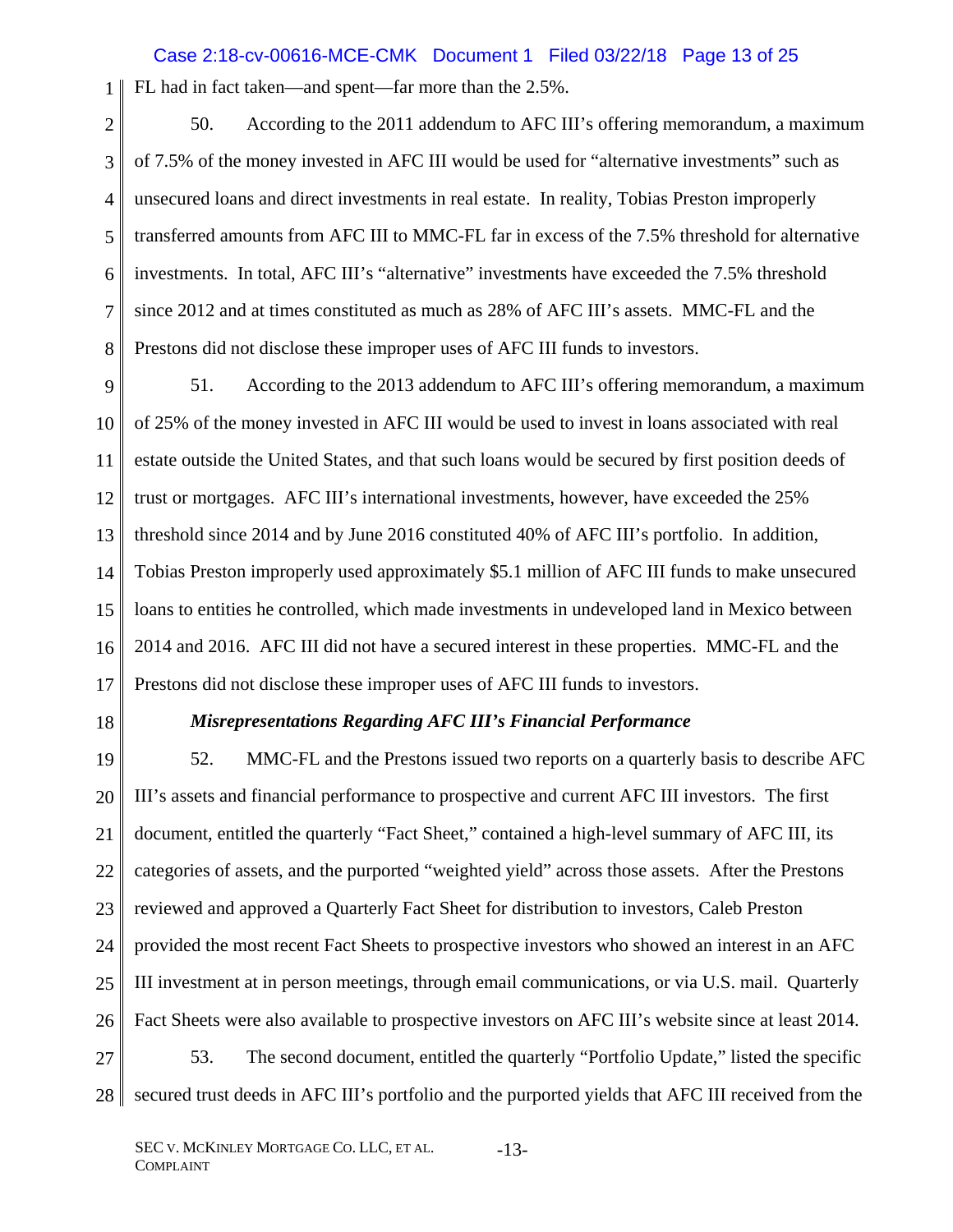1 2 3 loans secured by those trust deeds. The Portfolio Updates also listed the total amounts of other general categories of AFC III's assets, including "cash," "current assets," "long term assets," and "real estate held," with no further details. Case 2:18-cv-00616-MCE-CMK Document 1 Filed 03/22/18 Page 14 of 25

4 5 6 7 8 9 10 54. Tobias Preston, Charles Preston, and Caleb Preston reviewed and approved the content of the quarterly Fact Sheets and Portfolio Updates from at least 2012 through 2016 before these documents were distributed to investors. After the Prestons reviewed and approved a Portfolio Update for a particular quarter, Caleb Preston provided the most recent Portfolio Updates to prospective investors who showed an interest in an AFC III investment at in-person meetings, through email communications, or via U.S. mail. Additionally, Charles Preston sent the most recent Portfolio Update to AFC III investors via U.S. mail every quarter.

11 12 13 14 15 16 17 55. The Fact Sheets and Portfolio Updates provided to prospective and current investors of AFC III misrepresented since 2012 that AFC III's assets generated a "weighted yield" of between 12% and 14%, which made it appear that the returns across all of AFC III's assets exceeded the Fund's breakeven point, calculated internally to be approximately 12%. The "weighted yield" represented to investors in the Fact Sheets, however, was inaccurate because the Prestons directed Sanford to calculate it based only on the returns from first deeds of trust and to exclude other assets that provided little or no return to AFC III.

18 19 20 21 22 23 24 56. Beginning in 2012, Tobias Preston directed Sanford to create an internal yield report that included assets producing little or no return for the Fund, in addition to the first trust deeds, to understand the true return across all of AFC III's assets. This report showed that AFC III's true yield was significantly below the breakeven point—at times as low as 8%. Tobias Preston directed Sanford not to disclose the true yield number to anyone else. By December 2015, the first deeds of trust used to calculate the purported "weighted yield" comprised only about 65% of AFC III's assets, and by the end of 2016 this decreased to 56%.

25 26 27 28 57. The "weighted yield" numbers were also misleading in that they included the \$12.1 million of unsecured loans Tobias Preston made to his own businesses, which were listed as secured assets of AFC III on the Portfolio Updates, even though the loans were not secured by trust deeds on real estate. The Portfolio Updates falsely represented that AFC III received returns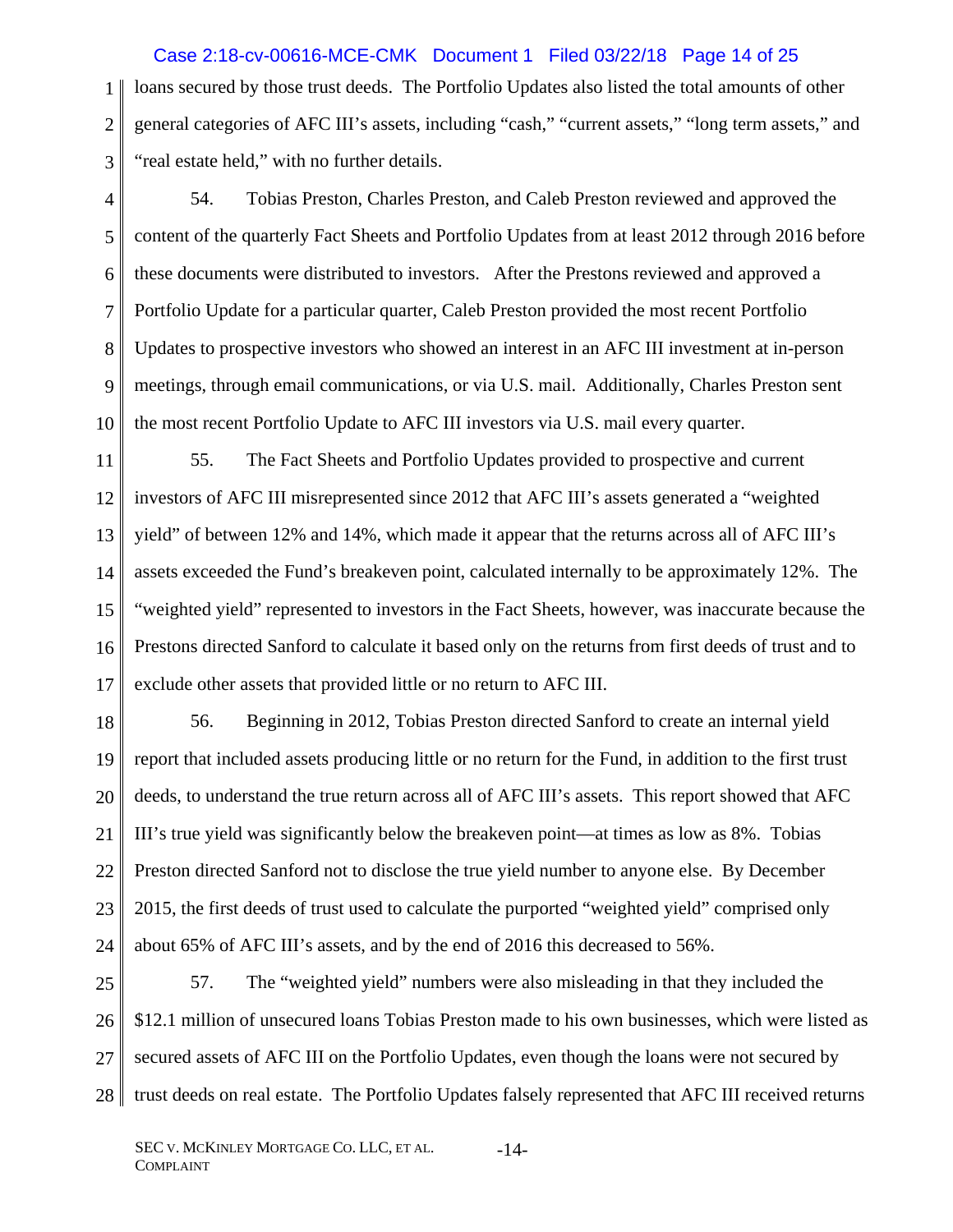of over 10 percent for most of these loans, when AFC III received little or no returns from them. Case 2:18-cv-00616-MCE-CMK Document 1 Filed 03/22/18 Page 15 of 25

2 The Portfolio Updates also misrepresented an unsecured \$160,000 loan to Charles Preston,

3 discussed below, as a loan secured by a first deed of trust on real estate.

4 5 6 7 58. MMC-FL and the Prestons knew, or were reckless in not knowing, that the inaccurate "weighted yield" figures provided to investors in the Fact Sheets were materially misleading because they did not include a significant portion of AFC III's assets that produced little or no return.

8 9 10 11 59. Sanford was aware, through communications with the Prestons and other MMC-FL employees, that the Fact Sheets were distributed to investors and prospective investors on a quarterly basis. Sanford, since at least 2013, knew, or should have known, that the "weighted yield" figures she calculated to provide to investors in the Fact Sheets were not accurate.

12

1

### *Misrepresentations Regarding Audited Financials*

13 14 15 16 60. According to AFC III's offering materials, investors would receive annual audited financial statements upon request, and the 2013 addendum stated that AFC III "had its financial statements audited" beginning in 2009. However, no audit of AFC III's financial statements was completed after 2010.

17 18 19 20 21 22 23 61. In 2012, Tobias Preston retained a national audit firm (the "Audit Firm") to audit AFC III's financial statements for 2011. The Audit Firm informed Tobias Preston that it was not able to complete its audit because it found AFC III's books and records to be inaccurate, incomplete, and ultimately not auditable. The Audit Firm also requested access to financial information relating to MMC-FL and its affiliates to assess the collectability of AFC III's intercompany receivables, but Tobias Preston refused to provide information regarding MMC-FL's finances to the Audit Firm.

24 25 26 27 28 62. AFC III's lack of reliable books and records and Tobias Preston's refusal to provide financial information regarding MMC-FL and its affiliates led to the resignation of AFC III's former CFO and the cessation of work by the Audit Firm in 2013. Although the Prestons knew that the Audit Firm performed no audit work after September 2013, they continued representing in the quarterly Fact Sheets through 2015 that the Audit Firm was AFC III's auditor.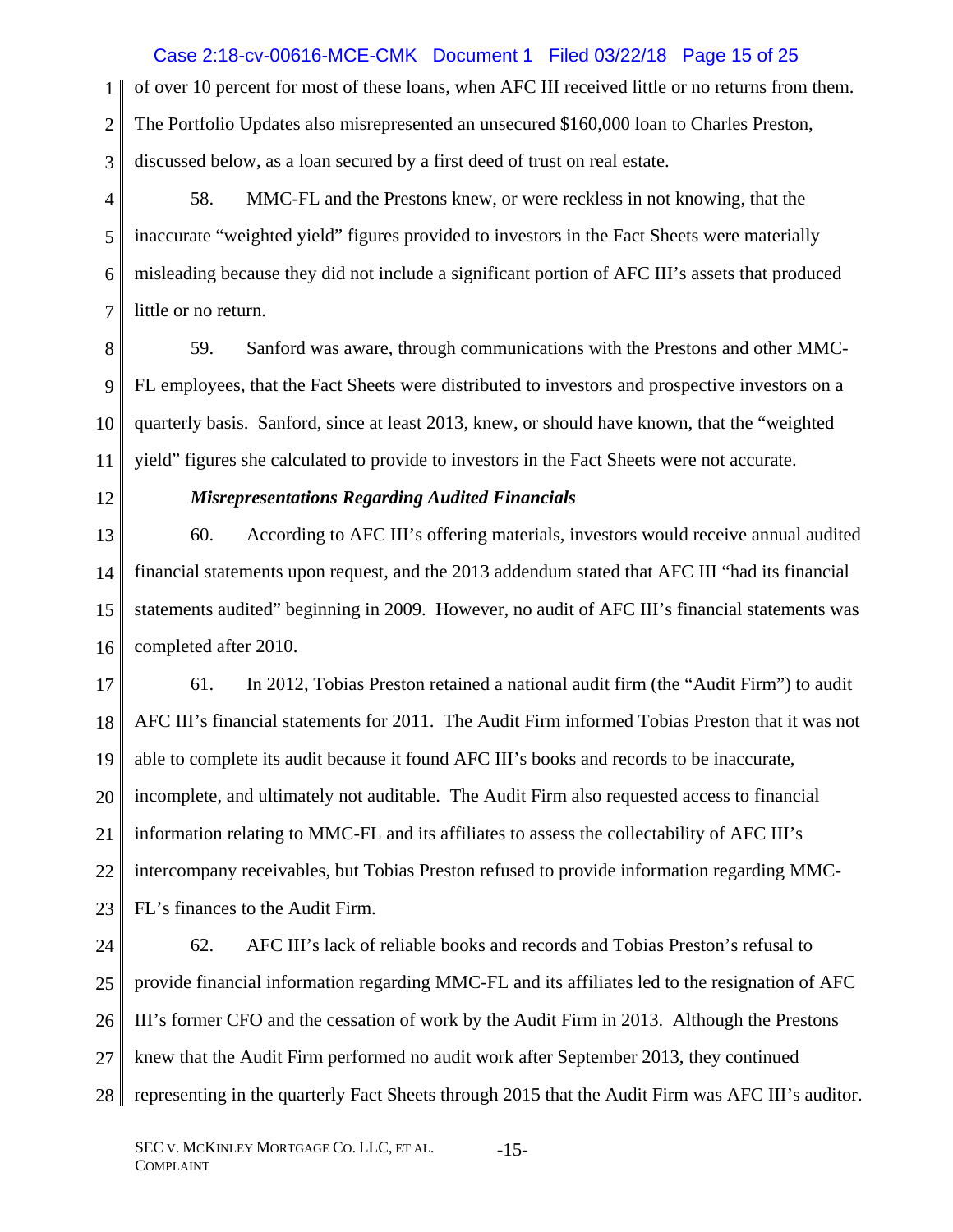## Case 2:18-cv-00616-MCE-CMK Document 1 Filed 03/22/18 Page 16 of 25

1 2 3 4 5 6 7 8 63. In 2014, Tobias Preston retained a new auditor to perform an audit of AFC III. The new auditor experienced the same problems as the Audit Firm and could not complete an audit, primarily because Tobias Preston and Sanford, at Tobias Preston's direction, refused to provide him with MMC-FL's financial books and records so that he could assess the collectability of AFC III's receivables from MMC-FL. Tobias Preston and Sanford, at Tobias Preston's direction, represented to the auditor that the receivables owed to AFC III by MMC-FL and its affiliates were legitimate assets of AFC III allowed by the offering materials, such as "formation loans" and loans to affiliates secured by real estate.

9 10 11 12 13 14 64. These representations were false because most of the amounts classified as "formation loans" were not used to pay commissions to broker-dealers who solicited the underlying investments and because none of AFC III's "loans" to MMC-FL and its affiliates were secured by real estate. Additionally, Tobias Preston and Sanford, at Tobias Preston's direction, falsely represented to the auditor that MMC-FL was financially sound and could "stand on its own."

15 16 17 18 19 20 21 22 23 24 25 65. Charles Preston and Caleb Preston knew that AFC III's financial books and records had not been audited since 2010 because of the condition of AFC III's books and because Tobias Preston and Sanford, at Tobias Preston's direction, refused to provide the auditors with information about MMC-FL's finances. Prospective and existing investors asked Charles Preston and Caleb Preston to see AFC III's audited financials, which should have been available to them according to the offering materials. Charles Preston and Caleb Preston, however, did not provide prospective and existing investors with current audited financials and instead told investors that an audit of AFC III would be completed in the near future or sent investors audited financials from 2010. The 2010 audited financials did not reflect the millions of dollars in amounts owed to AFC III by MMC-FL and its affiliates since 2012, and thus misled investors into believing that AFC III's financial condition was sound.

26 27 28 66. The Prestons knew, or were reckless in not knowing, that the failure to provide the auditors with auditable books for AFC III and requested financial records for MMC-FL prevented AFC III's financial statements from being audited, as the Prestons represented to investors they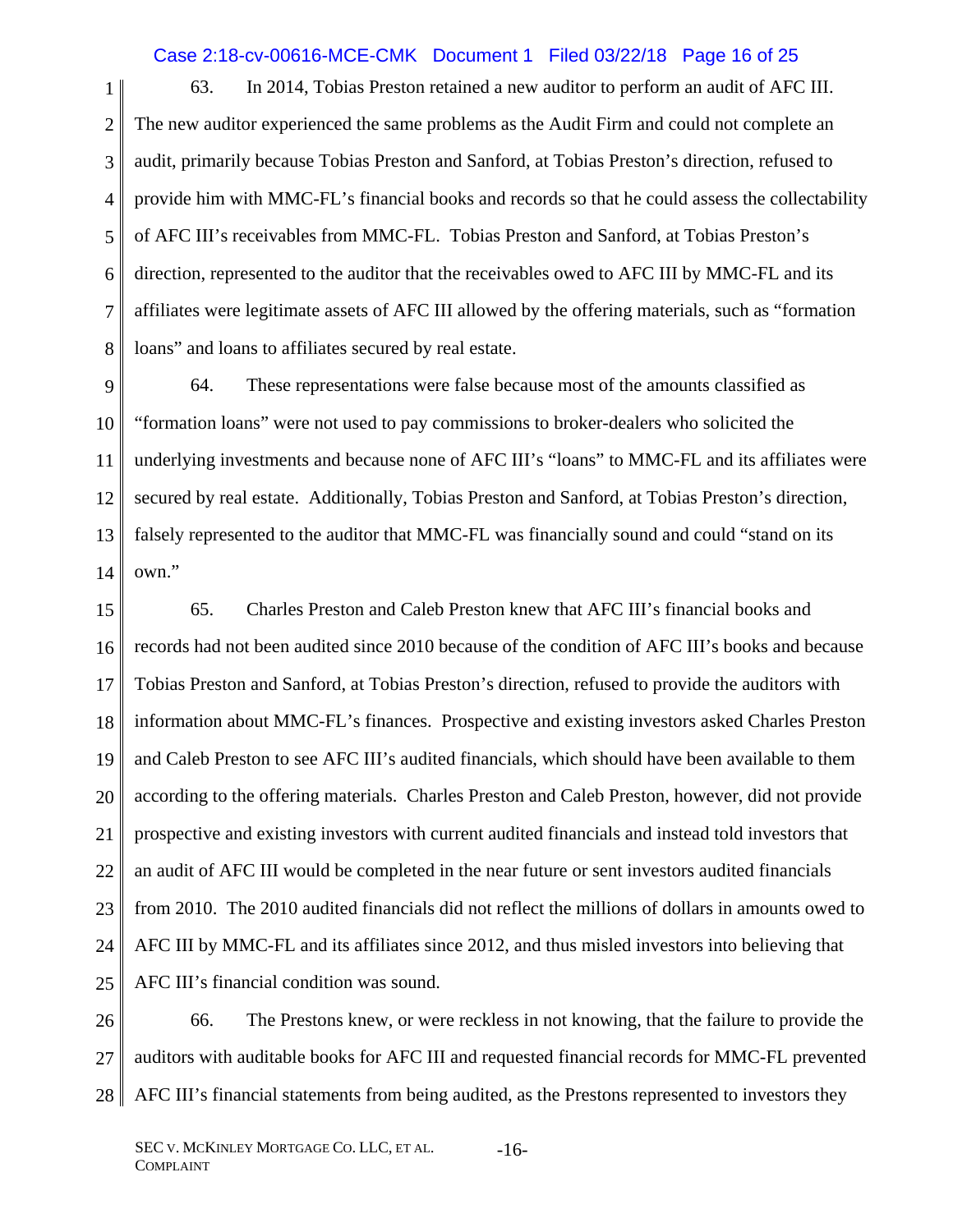1 would be. Case 2:18-cv-00616-MCE-CMK Document 1 Filed 03/22/18 Page 17 of 25

2 3 4 5 67. The Prestons continued to represent to new investors at least through June 2016 that AFC III "had its financial statements audited" beginning in 2009, and did not disclose to investors that AFC III's auditors had repeatedly concluded since 2013 that they could not complete an audit of the Fund's books and records.

6 7 8 9 10 68. Although Sanford acted at Tobias Preston's direction in not providing the auditors with the information they requested regarding MMC-FL's finances, in her role as Accounting Manager of the Fund she knew, or should have known, that there was no basis for representing to the auditors that MMC-FL was financially sound or that the receivables owed to AFC III by MMC-FL were legitimate assets allowed by AFC III's offering materials.

11

### **D. Other Misuse of Investor Money**

12 13 14 15 16 17 69. In 2013, Tobias Preston caused AFC III to loan Charles Preston \$160,000. Charles Preston used the \$160,000 to pay a down payment on his personal residence and pay off debt. AFC III received no security interest in connection with the loan, but it was reported as a secured first trust deed loan in AFC III's quarterly Portfolio Updates to investors. Charles Preston also misappropriated \$13,500 from AFC III to pay his personal credit card bills. To date, Charles Preston has repaid to AFC III \$100,000 of the funds he improperly used.

18 19 20 21 22 23 24 25 70. From 2012 to 2016, Charles Preston misappropriated or misused approximately \$700,000 from AFC2 to withdraw as cash, to pay his personal credit card bills, to make a down payment for a Tesla, and to use for other personal purposes. Charles Preston and Tobias Preston managed AFC2 and prepared and distributed offering materials representing that AFC2 would invest in loans secured by first deeds of trust on real estate, and set forth the compensation to which Charles Preston and Tobias Preston would be entitled. Based on AFC2's offering materials, Charles Preston was not entitled to the \$700,000 he used from AFC2 for personal purposes.

26 27 28 71. From 2012 to 2014, Charles Preston and Tobias Preston also caused MMC-AK to misappropriate approximately \$341,000 from AFC III. During this time period, Tobias Preston and Charles Preston transferred AFC III investor funds to MMC-AK and then used the money to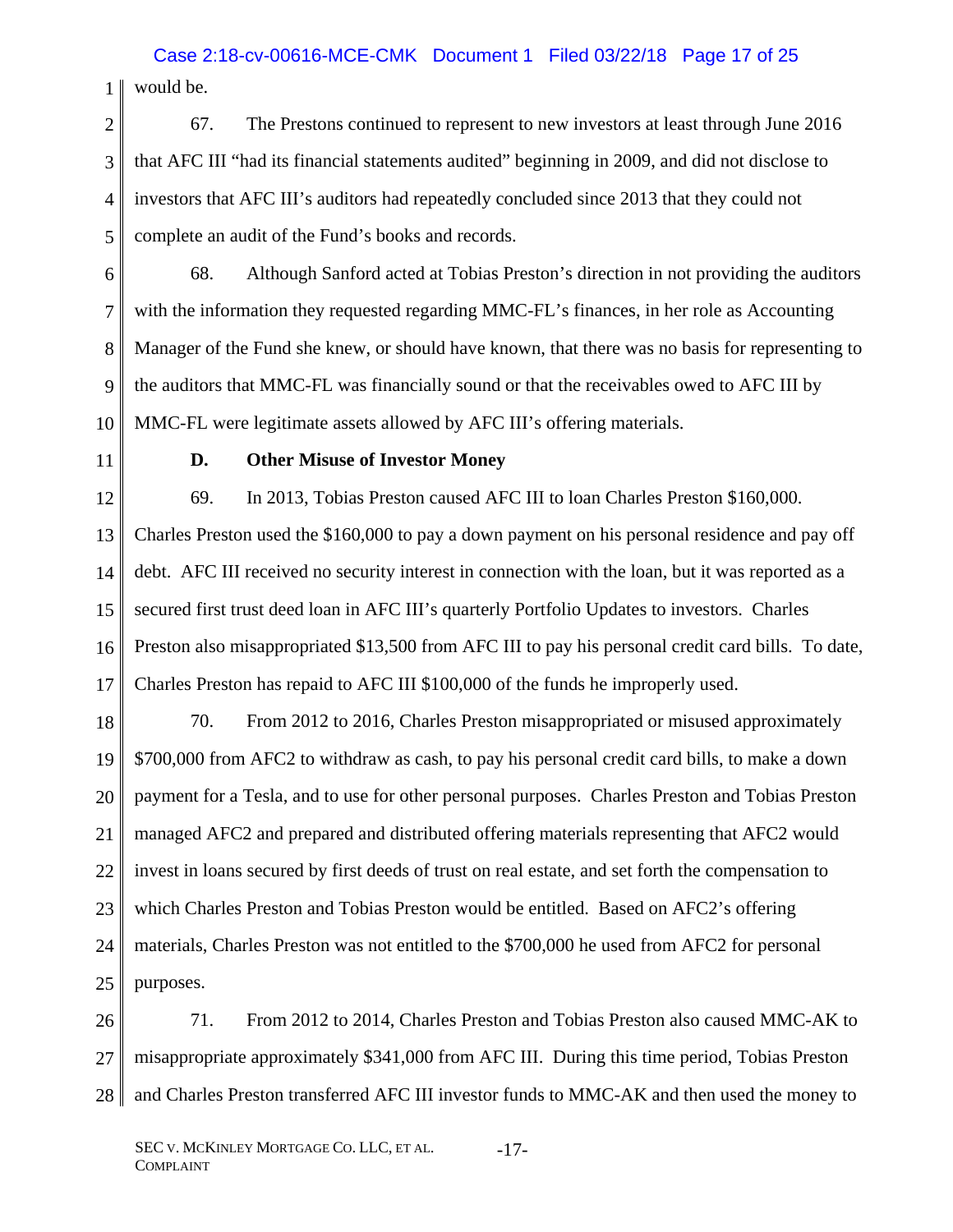## Case 2:18-cv-00616-MCE-CMK Document 1 Filed 03/22/18 Page 18 of 25

1 2 redeem an MMC-AK investor and to pay for MMC-AK's ongoing business expenses, such as rent and payroll. These uses of AFC III funds were not permitted by AFC III's offering materials.

3 4 5 6 72. Caleb Preston received commissions, in addition to his base salary, for selling AFC III investments to investors, which totaled \$345,200. However, Caleb Preston was not registered with the Commission as a broker or associated with a registered broker-dealer, as required when he earned these commissions.

7 8 9 10 11 12 13 73. In his role leading MMC-FL's marketing of AFC III investments since 2012, Caleb Preston actively solicited investments in AFC III via general solicitation through the internet and communicated regularly with prospective investors via email, phone, and in-person meetings about the merits of an investment in AFC III. Caleb Preston, therefore, regularly participated at key points in the chain of distribution of AFC III investments, including the solicitation, negotiation, and recommendation of investments, and was compensated based directly on transactions in securities.

14

### **E. Investments in AFC III Sold to Unaccredited Investors**

15 16 17 18 19 74. MMC-FL and the Prestons caused AFC III to make Form D filings since 2013 stating that AFC III qualified for an exemption from registration of its securities offering under Rule 506(c), which allows for general solicitation of investors, such as through AFC III's website and social media platforms, but limits sales to accredited investors. MMC-FL and the Prestons, however, facilitated investments in AFC III from unaccredited investors since at least 2013.

20 21 22 23 24 25 26 75. Caleb Preston and Charles Preston, at Tobias Preston's direction, accepted approximately \$3 million of investments from unaccredited investors by directing investors to send money to MMC-FL, which used the money to purchase AFC III notes. These unaccredited investors received AFC III offering materials and returns consistent with AFC III's offering materials. MMC-FL typically transferred investments made by unaccredited investors to AFC III soon after the investment was made. MMC-FL and the Prestons never provided the unaccredited investors with audited financials.

27 //

28 //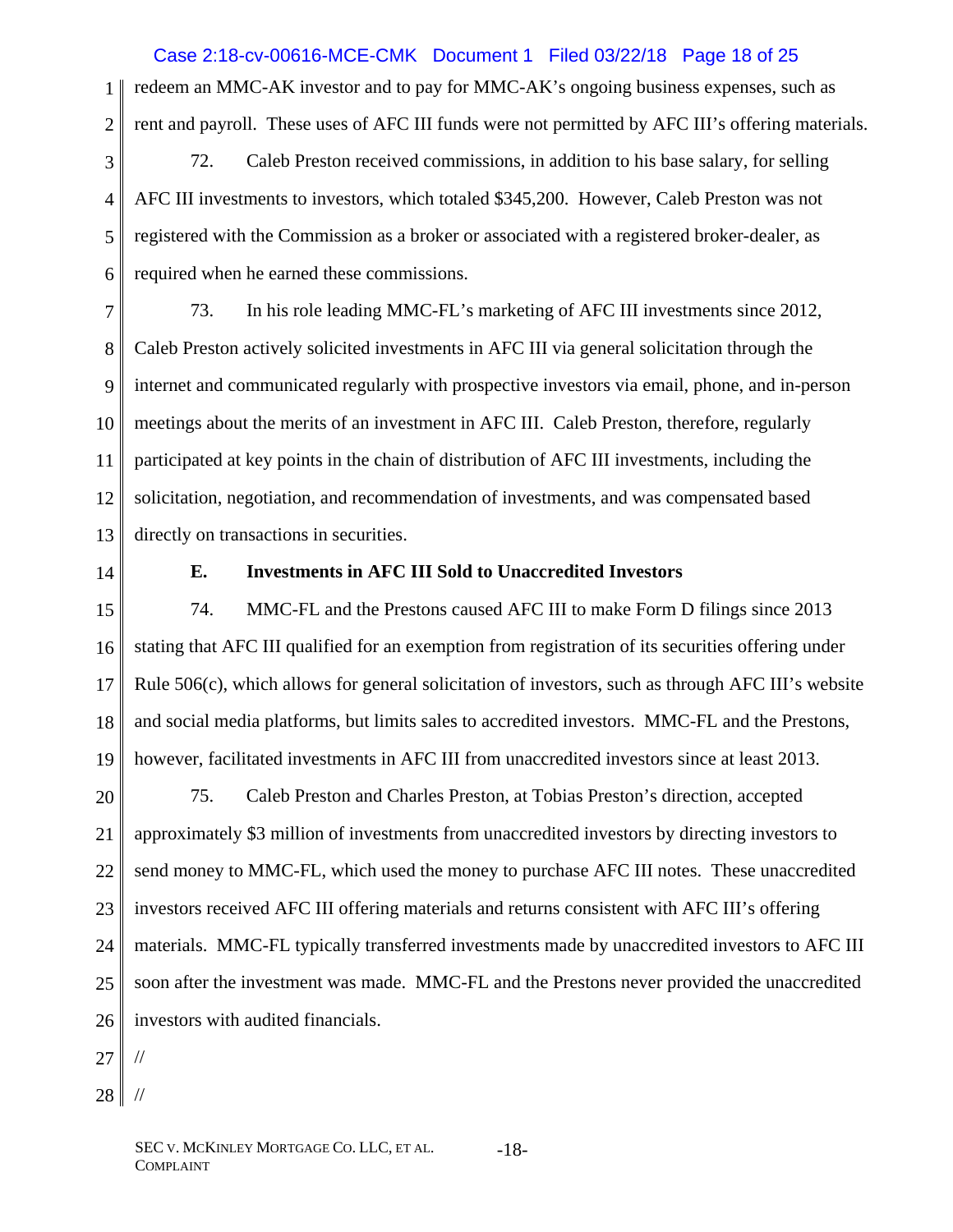|                |                      | Case 2:18-cv-00616-MCE-CMK  Document 1  Filed 03/22/18  Page 19 of 25                                   |
|----------------|----------------------|---------------------------------------------------------------------------------------------------------|
| 1              |                      | <b>FIRST CLAIM FOR RELIEF</b>                                                                           |
| $\overline{2}$ |                      | Violations of Section $17(a)$ of the Securities Act by                                                  |
| 3              |                      | <b>MMC-FL, Tobias Preston, Charles Preston, and Caleb Preston</b><br><i>(Securities Fraud)</i>          |
| 4              | 76.                  | The Commission hereby incorporates Paragraph Nos. 1 through 75 by reference.                            |
| 5              | 77.                  | By engaging in the conduct described above, Defendants MMC-FL, Tobias                                   |
| 6              |                      | Preston, Charles Preston, and Caleb Preston directly or indirectly, in the offer or sale of securities, |
| 7              |                      | by use of the means or instruments of transportation or communication in interstate commerce or         |
| 8              | by use of the mails, |                                                                                                         |
| 9              |                      | (1)<br>with scienter, employed devices, schemes, and artifices to defraud;                              |
| 10             |                      | obtained money or property by means of untrue statements of material fact<br>(2)                        |
| 11             |                      | and by omitting to state a material fact necessary in order to make the                                 |
| 12             |                      | statements made, in light of the circumstances under which they were                                    |
| 13             |                      | made, not misleading; and                                                                               |
| 14             |                      | engaged in transactions, practices, or courses of business that operated or<br>(3)                      |
| 15             |                      | would operate as a fraud or deceit upon purchasers.                                                     |
| 16             | 78.                  | By reason of the foregoing, Defendants MMC-FL, Tobias Preston, Charles                                  |
| 17             |                      | Preston, and Caleb Preston violated and, unless restrained and enjoined, will continue to violate       |
| 18             |                      | Section 17(a) of the Securities Act [15 U.S.C. § 77q(a)].                                               |
| 19             |                      | <b>SECOND CLAIM FOR RELIEF</b>                                                                          |
| 20             |                      | Violations of Sections $17(a)(1)$ and (3) of the Securities Act by MMC-AK                               |
| 21             |                      | (Securities Fraud)                                                                                      |
| 22             | 79.                  | The Commission hereby incorporates Paragraph Nos. 1 through 78 by reference.                            |
| 23             | 80.                  | By engaging in the conduct described above, Defendant MMC-AK directly or                                |
| 24             |                      | indirectly, in the offer or sale of securities, by use of the means or instruments of transportation or |
| 25             |                      | communication in interstate commerce or by use of the mails,                                            |
| 26             |                      | (1)<br>with scienter, employed devices, schemes, and artifices to defraud; and                          |
| 27             |                      | engaged in transactions, practices, or courses of business that operated or<br>(3)                      |
| 28             |                      | would operate as a fraud or deceit upon purchasers.                                                     |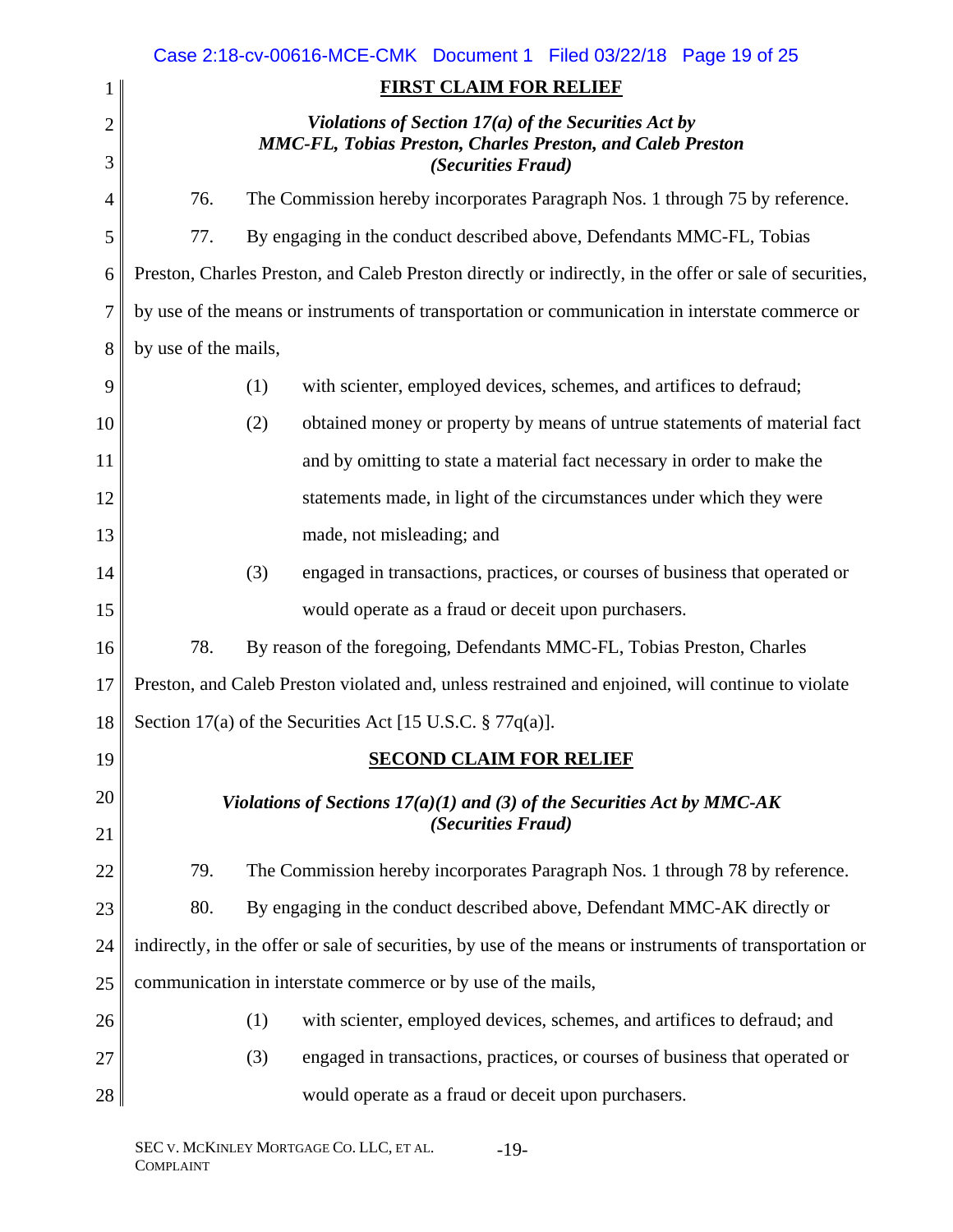|                | Case 2:18-cv-00616-MCE-CMK  Document 1  Filed 03/22/18  Page 20 of 25                                                                                                   |
|----------------|-------------------------------------------------------------------------------------------------------------------------------------------------------------------------|
| $\mathbf 1$    | By reason of the foregoing, Defendant MMC-AK violated and, unless restrained<br>81.                                                                                     |
| $\overline{2}$ | and enjoined, will continue to violate Sections $17(a)(1)$ and (3) of the Securities Act [15 U.S.C.                                                                     |
| 3              | $\S\S 77q(a)(1)$ and (3)].                                                                                                                                              |
| $\overline{4}$ | <b>THIRD CLAIM FOR RELIEF</b>                                                                                                                                           |
| 5<br>6         | Violations of Section 10(b) of the Exchange Act and Rule 10b-5 thereunder by<br><b>MMC-FL, Tobias Preston, Charles Preston, and Caleb Preston</b><br>(Securities Fraud) |
| 7              | 82.<br>The Commission hereby incorporates Paragraph Nos. 1 through 81 by reference.                                                                                     |
| 8              | 83.<br>By engaging in the conduct set forth above, Defendants MMC-FL, Tobias Preston,                                                                                   |
| 9              | Charles Preston, and Caleb Preston directly or indirectly, by use of means or instrumentalities of                                                                      |
| 10             | interstate commerce, or of the mails, or of a facility of a national securities exchange, in                                                                            |
| 11             | connection with the purchase or sale of securities, with scienter,                                                                                                      |
| 12             | employed devices, schemes, and artifices to defraud;<br>(a)                                                                                                             |
| 13             | made untrue statements of material fact and omitted to state material facts<br>(b)                                                                                      |
| 14             | necessary in order to make the statements made, in the light of the                                                                                                     |
| 15             | circumstances under which they were made, not misleading; and                                                                                                           |
| 16             | engaged in acts, practices, and courses of business that operated or would<br>(c)                                                                                       |
| 17             | operate as a fraud or deceit upon any person.                                                                                                                           |
| 18             | 84.<br>By reason of the foregoing, Defendants MMC-FL, Tobias Preston, Charles                                                                                           |
| 19             | Preston, and Caleb Preston violated and, unless restrained and enjoined, will continue to violate                                                                       |
| 20             | Section 10(b) of the Exchange Act [15 U.S.C. § 78j(b)] and Rule 10b-5 thereunder [17 C.F.R.                                                                             |
| 21             | $§$ 240.10b-5].                                                                                                                                                         |
| 22             | <b>FOURTH CLAIM FOR RELIEF</b>                                                                                                                                          |
| 23             | Violations of Section 10(b) of the Exchange Act and Rules $10b-5(a)$ and (c)                                                                                            |
| 24             | thereunder by MMC-AK<br>(Securities Fraud)                                                                                                                              |
| 25             | 85.<br>The Commission hereby incorporates Paragraph Nos. 1 through 84 by reference.                                                                                     |
| 26             | 86.<br>By engaging in the conduct set forth above, Defendant MMC-AK directly or                                                                                         |
| 27             | indirectly, by use of means or instrumentalities of interstate commerce, or of the mails, or of a                                                                       |
| 28             | facility of a national securities exchange, in connection with the purchase or sale of securities,                                                                      |
|                |                                                                                                                                                                         |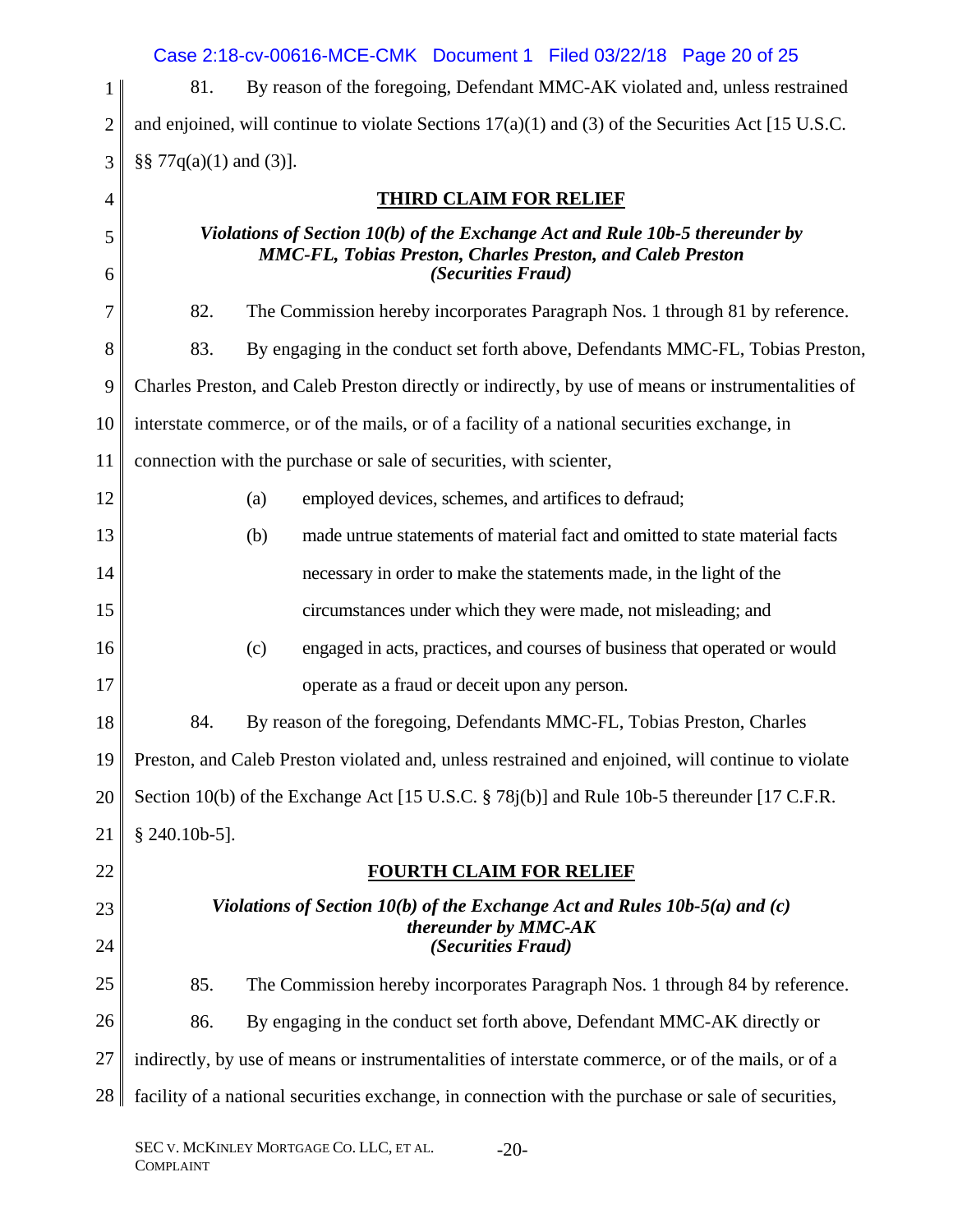|                |                                                                | Case 2:18-cv-00616-MCE-CMK  Document 1  Filed 03/22/18  Page 21  of 25                                                            |
|----------------|----------------------------------------------------------------|-----------------------------------------------------------------------------------------------------------------------------------|
| 1              | with scienter,                                                 |                                                                                                                                   |
| $\overline{2}$ |                                                                | employed devices, schemes, and artifices to defraud; and<br>(a)                                                                   |
| 3              |                                                                | (c)<br>engaged in acts, practices, and courses of business that operated or would                                                 |
| 4              |                                                                | operate as a fraud or deceit upon any person.                                                                                     |
| 5              | 87.                                                            | By reason of the foregoing, Defendant MMC-AK violated and, unless restrained                                                      |
| 6              |                                                                | and enjoined, will continue to violate Section 10(b) of the Exchange Act [15 U.S.C. § 78j(b)] and                                 |
| 7              |                                                                | Rules 10b-5(a) and (c) thereunder [17 C.F.R. $\S$ 240.10b-5(a) and (c)].                                                          |
| 8              |                                                                | <b>FIFTH CLAIM FOR RELIEF</b>                                                                                                     |
| 9              | Violations of Sections $5(a)$ and (c) of the Securities Act by |                                                                                                                                   |
| 10             |                                                                | <b>MMC-FL, Tobias Preston, Charles Preston, and Caleb Preston</b><br>(Unregistered Securities Offerings)                          |
| 11             | 88.                                                            | The Commission hereby incorporates Paragraph Nos. 1 through 87 by reference.                                                      |
| 12             | 89.                                                            | Defendants MMC-FL, Tobias Preston, Charles Preston, and Caleb Preston, by                                                         |
| 13             |                                                                | engaging in the conduct described above, directly or indirectly, made use of means or instruments                                 |
| 14             |                                                                | of transportation or communication in interstate commerce or of the mails, to offer to sell or to                                 |
| 15             |                                                                | sell securities, or to carry or cause such securities to be carried through the mails or in interstate                            |
| 16             |                                                                | commerce for the purpose of sale or for delivery after sale.                                                                      |
| 17             | 90.                                                            | No registration statement has been filed with the SEC or has been in effect with                                                  |
| 18             |                                                                | respect to any of the offerings or securities alleged herein, and no exemption from registration                                  |
| 19             | applies.                                                       |                                                                                                                                   |
| 20             | 91.                                                            | By reason of the foregoing, Defendants MMC-FL, Tobias Preston, Charles                                                            |
| 21             |                                                                | Preston, and Caleb Preston have violated Sections 5(a) and 5(c) of the Securities Act [15 U.S.C.                                  |
| 22             |                                                                | §§ 77e(a) and 77e(c)], and unless restrained and enjoined will continue to violate these                                          |
| 23             | provisions.                                                    |                                                                                                                                   |
| 24             |                                                                | <b>SIXTH CLAIM FOR RELIEF</b>                                                                                                     |
| 25<br>26       |                                                                | Violations of Sections 206(1) and 206(2) of the Advisers Act by<br><b>MMC-FL and Tobias Preston</b><br>(Investment Adviser Fraud) |
| 27             | 92.                                                            | The Commission hereby incorporates Paragraph Nos. 1 through 91 by reference.                                                      |
| 28             | 93.                                                            | At all relevant times, Defendants MMC-FL and Tobias Preston were "investment"                                                     |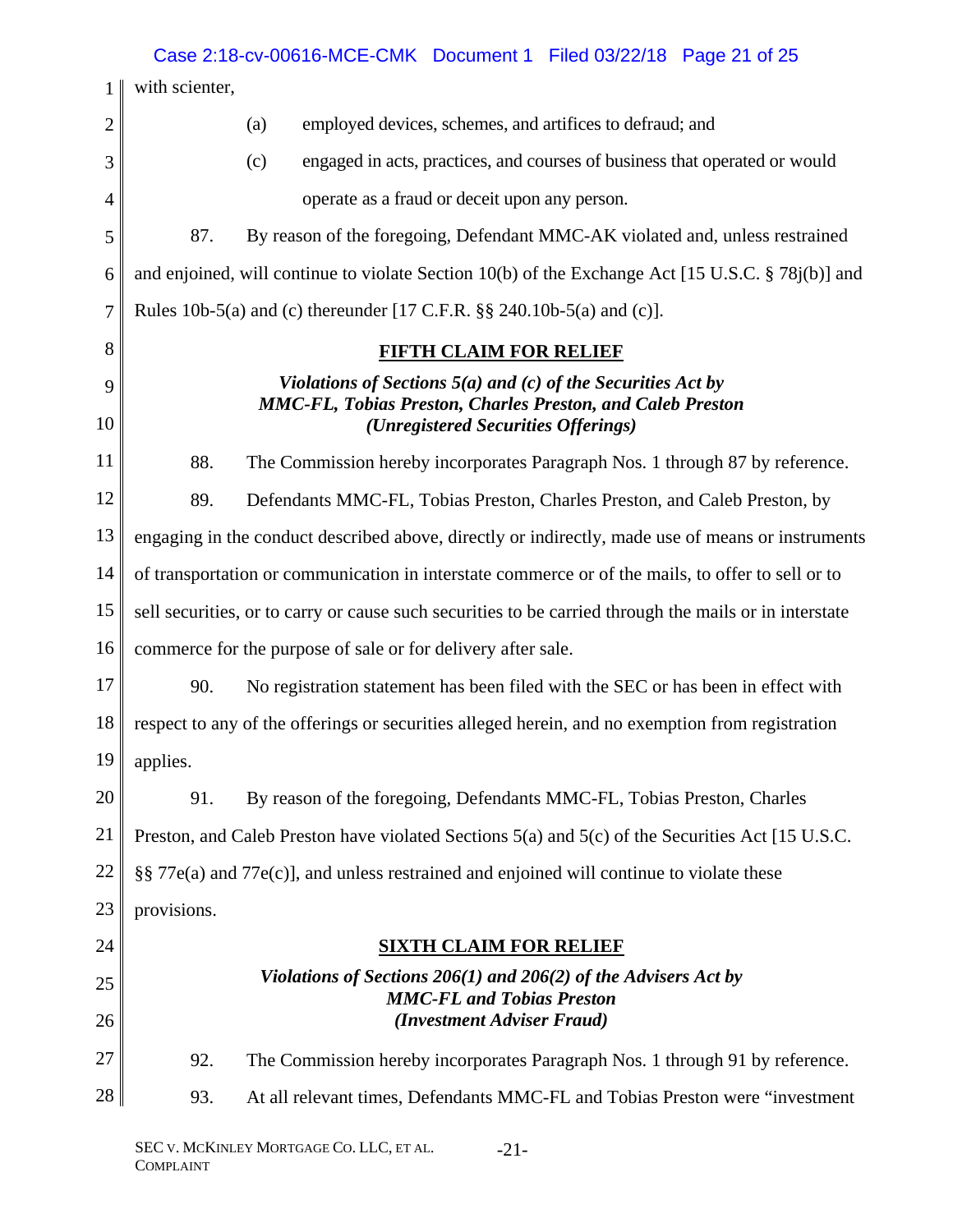|                | Case 2:18-cv-00616-MCE-CMK  Document 1  Filed 03/22/18  Page 22 of 25                                |
|----------------|------------------------------------------------------------------------------------------------------|
| 1              | advisers" within the meaning of Section $202(a)(11)$ of the Advisers Act [15 U.S.C. § 80b-           |
| $\overline{2}$ | 2(a)(11)]. Defendants MMC-FL and Tobias Preston each were in the business of providing               |
| 3              | investment advice concerning securities for compensation. Defendant Tobias Preston was also an       |
| 4              | investment adviser due to his ownership, management, and control of Defendant MMC-FL.                |
| 5              | As set forth above, Defendants MMC-FL and Tobias Preston defrauded their<br>94.                      |
| 6              | client, AFC III, by misusing money from their advisory client and engaging in self-dealing with      |
| $\tau$         | their client through a scheme to defraud and through transactions, practices, and courses of         |
| 8              | business which operated as a fraud or deceit upon their advisory client.                             |
| 9              | 95.<br>Defendants MMC-FL and Tobias Preston, by use of the mails or any means or                     |
| 10             | instrumentality of interstate commerce, directly or indirectly, acting intentionally, knowingly or   |
| 11             | recklessly: (a) have employed or are employing devices, schemes, or artifices to defraud clients     |
| 12             | and/or potential clients; or (b) have engaged or are engaging in transactions, practices, or courses |
| 13             | of business which operate as a fraud or deceit upon a client or prospective client.                  |
| 14             | As a result, Defendants MMC-FL and Tobias Preston have violated Sections<br>96.                      |
| 15             | $206(1)$ and (2) of the Advisers Act [15 U.S.C. §§ 80b-6(1) and (2)], and unless restrained and      |
| 16             | enjoined will continue to violate these provisions.                                                  |
| 17             | <b>SEVENTH CLAIM FOR RELIEF</b>                                                                      |
| 18             | <b>Aiding and Abetting</b><br>Violations of Sections $206(1)$ and $206(2)$ of the Advisers Act by    |
| 19             | <b>Charles Preston and Caleb Preston</b>                                                             |
| 20             | 97.<br>The Commission hereby incorporates Paragraph Nos. 1 through 96 by reference.                  |
| 21             | 98.<br>As described above, Defendants MMC-FL and Tobias Preston were "investment"                    |
| 22             | advisers" within the meaning of Section $202(a)(11)$ of the Advisers Act [15 U.S.C. § 80b-           |
| 23             | $2(a)(11)$ ] and, based on the conduct alleged above, Defendants MMC-FL and Tobias Preston           |
| 24             | violated Sections 206(1) and (2) of the Advisers Act [15 U.S.C. $\S$ § 80b-6(1) and (2)].            |
| 25             | 99.<br>By engaging in the acts and conduct alleged above, Defendants Charles Preston                 |
| 26             | and Caleb Preston knowingly and recklessly provided substantial assistance to Defendants MMC-        |
| 27             | FL and Tobias Preston in (a) employing devices, schemes, or artifices to defraud MMC-FL's and        |
| 28             | Tobias Preston's client, AFC III; or (b) engaging in transactions, practices, or courses of business |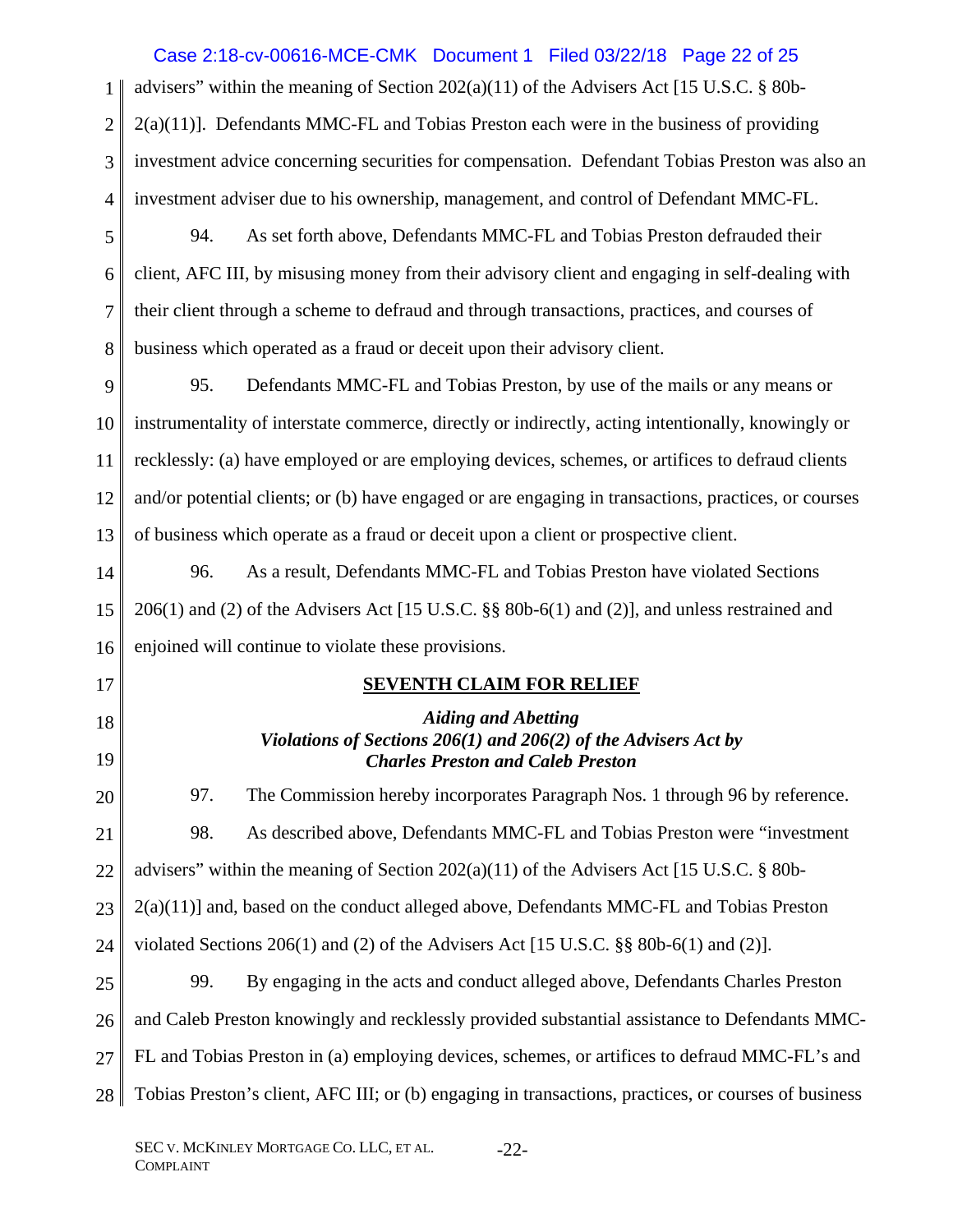|                | Case 2:18-cv-00616-MCE-CMK  Document 1  Filed 03/22/18  Page 23 of 25                                   |  |
|----------------|---------------------------------------------------------------------------------------------------------|--|
| 1              | which operate as a fraud or deceit upon MMC-FL's and Tobias Preston's client, AFC III.                  |  |
| $\overline{2}$ | By reason of the foregoing, Defendants Charles Preston and Caleb Preston aided<br>100.                  |  |
| 3              | and abetted MMC-FL's and Tobias Preston's violations of Sections 206(1) and (2) of the                  |  |
| $\overline{4}$ | Advisers Act [15 U.S.C. §§ 80b-6(1) and (2)], and unless restrained and enjoined, will continue to      |  |
| 5              | aid and abet such violations.                                                                           |  |
| 6              | <b>EIGHTH CLAIM FOR RELIEF</b>                                                                          |  |
| 7<br>8         | Violations of Section $15(a)$ of the Exchange Act by Caleb Preston<br>(Unregistered Broker-Dealer)      |  |
| 9              | 101.<br>The Commission hereby incorporates Paragraph Nos. 1 through 100 by reference.                   |  |
| 10             | 102.<br>Defendant Caleb Preston, directly or indirectly, through use of the means or                    |  |
| 11             | instruments of transportation or communication in interstate commerce or the mails, acted as a          |  |
| 12             | broker and/or effected transactions in, and induced or attempted to induce the purchase or sale of,     |  |
| 13             | securities (other than an exempted security or commercial paper, bankers' acceptances or                |  |
| 14             | commercial bills) without being registered with the Commission in accordance with Section 15(b)         |  |
| 15             | of the Exchange Act $[15 \text{ U.S.C. } § 780(b)].$                                                    |  |
| 16             | 103.<br>By reason of the foregoing, Defendant Caleb Preston violated Section 15(a) of the               |  |
| 17             | Exchange Act [15 U.S.C. § 78o(a)], and unless restrained and enjoined will continue to violate          |  |
| 18             | this provision.                                                                                         |  |
| 19             | <b>NINTH CLAIM FOR RELIEF</b>                                                                           |  |
| 20             | Violations of Section $17(a)(3)$ of the Securities Act by Laura Sanford                                 |  |
| 21             | (Securities Fraud)                                                                                      |  |
| 22             | The Commission hereby incorporates Paragraph Nos. 1 through 103 by reference.<br>104.                   |  |
| 23             | Defendant Sanford has, by engaging in the conduct set forth above, directly or<br>105.                  |  |
| 24             | indirectly, in the offer or sale of securities, by the use of means or instruments of transportation or |  |
| 25             | communication in interstate commerce, or of the mails, engaged in transactions, practices, or           |  |
| 26             | courses of business which operated or would operate as a fraud or deceit upon the purchasers of         |  |
| 27             | such securities.                                                                                        |  |
| 28             | By reason of the foregoing, Defendant Sanford has directly or indirectly violated<br>106.               |  |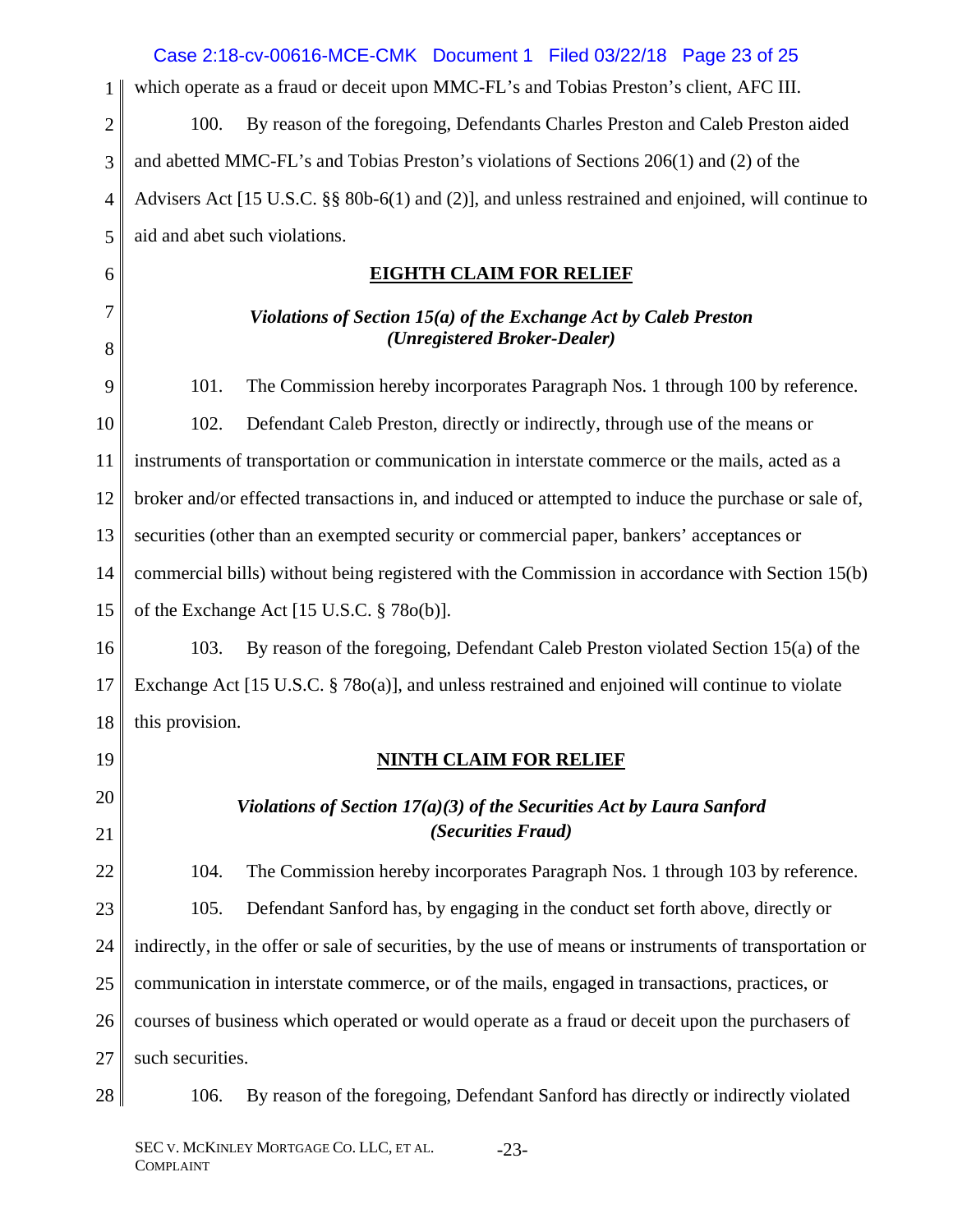|                | Case 2:18-cv-00616-MCE-CMK  Document 1  Filed 03/22/18  Page 24  of 25                                 |
|----------------|--------------------------------------------------------------------------------------------------------|
| 1              | Section 17(a)(3) of the Securities Act [15 U.S.C. $\S 77q(a)(3)$ ], and unless restrained and enjoined |
| $\overline{2}$ | will continue to violate this provision.                                                               |
| 3              | <b>RELIEF REQUESTED</b>                                                                                |
| 4              | WHEREFORE, the Commission respectfully requests that the Court enter a judgment:                       |
| 5              | I.                                                                                                     |
| 6              | Permanently enjoining Defendants MMC-FL, MMC-AK, Tobias Preston, Charles                               |
| 7              | Preston, and Caleb Preston from directly or indirectly violating Section 17(a) of the Securities Act   |
| 8              | [15 U.S.C. $\S 77q(a)$ ] and Section 10(b) of the Exchange Act [15 U.S.C. $\S 78j(b)$ ] and Rule 10b-5 |
| 9              | thereunder [17 C.F.R. § 240.10b-5], and Defendant Sanford from directly or indirectly violating        |
| 10             | Section 17(a) of the Securities Act [15 U.S.C. $\S 77q(a)$ ].                                          |
| 11             | II.                                                                                                    |
| 12             | Permanently enjoining Defendants MMC-FL, Tobias Preston, Charles Preston, and Caleb                    |
| 13             | Preston from directly or indirectly violating Sections 206(1) and 206(2) of the Advisers Act [15]      |
| 14             | U.S.C. $\S\S 80b-6(1)$ and $80b-6(2)$ ].                                                               |
| 15             | III.                                                                                                   |
| 16             | Permanently enjoining Defendants MMC-FL, Tobias Preston, Charles Preston, and Caleb                    |
| 17             | Preston from directly or indirectly violating Section 5 of the Securities Act [15 U.S.C. § 77e].       |
| 18             | IV.                                                                                                    |
| 19             | Permanently enjoining Defendant Caleb Preston from directly or indirectly violating                    |
| 20             | Section 15(a) of the Exchange Act [15 U.S.C. $\S$ 78 $o$ (a)].                                         |
| 21             | V.                                                                                                     |
| 22             | Permanently enjoining Defendants MMC-FL, MMC-AK, and Tobias Preston from,                              |
| 23             | directly or indirectly, participating in the issuance, offer, or sale of any security of any entity    |
| 24             | controlled by, or under joint control with, any of them.                                               |
| 25             | VI.                                                                                                    |
| 26             | Ordering Defendants MMC-FL, MMC-AK, Tobias Preston, Charles Preston, and Caleb                         |
| 27             | Preston to disgorge their ill-gotten gains from the conduct alleged herein, plus prejudgment           |
| 28             | interest thereon.                                                                                      |
|                |                                                                                                        |